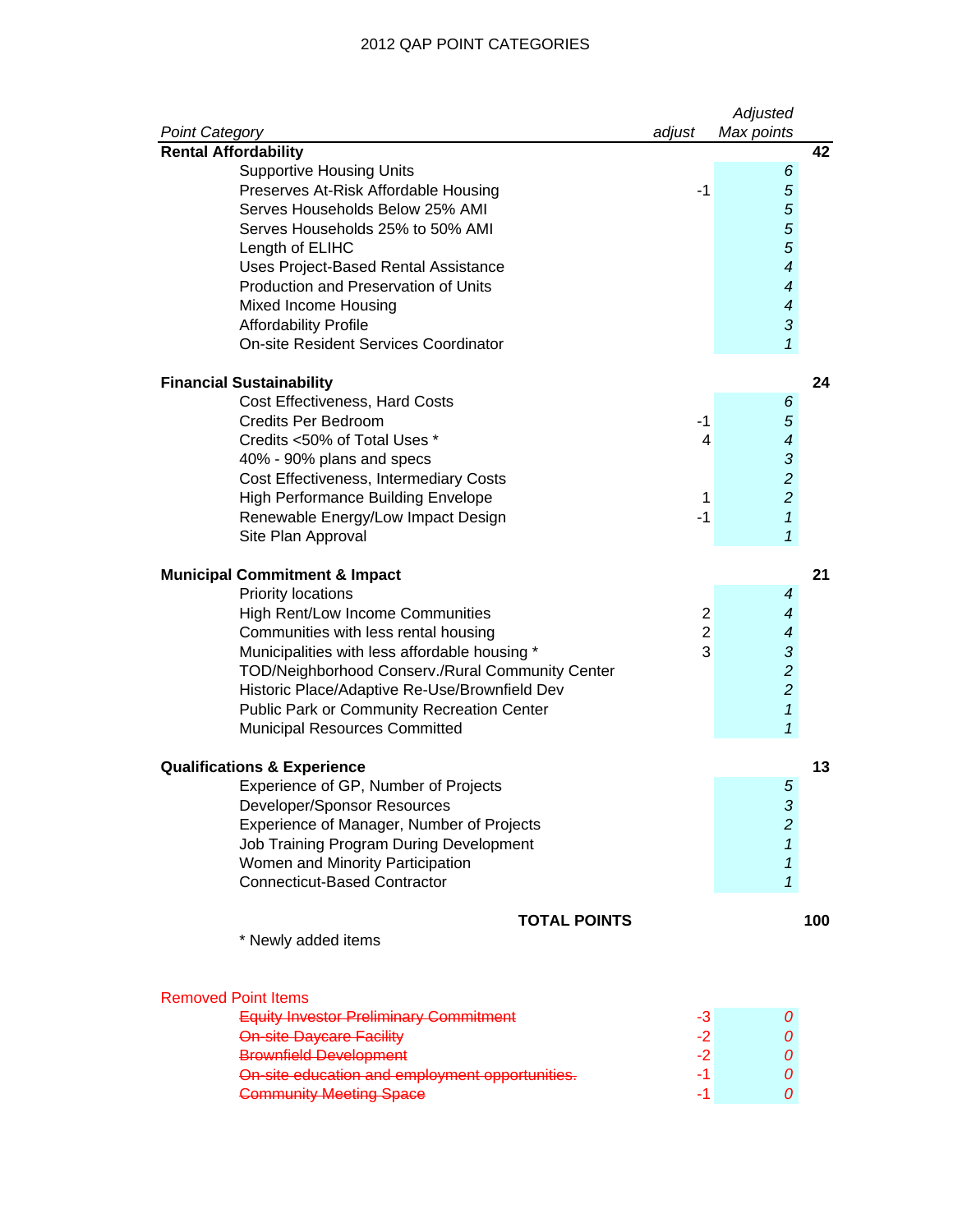

# Connecticut Housing Finance Authority

Low-Income Housing Tax Credit

Qualified Allocation Plan

2012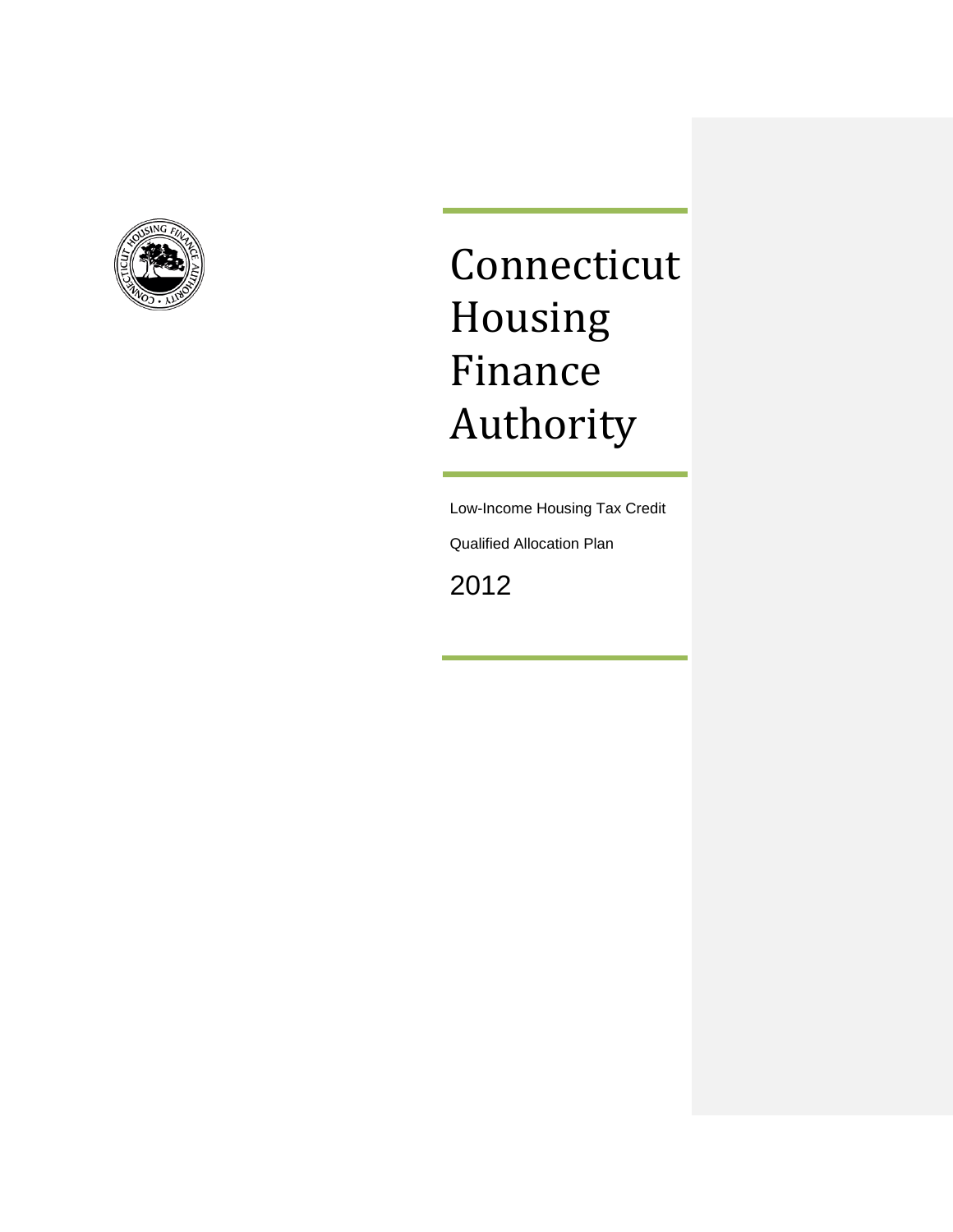Table of Contents

## **Table of Contents**

|         |                                                                                                                                           | 4 <sub>3</sub>   |  |
|---------|-------------------------------------------------------------------------------------------------------------------------------------------|------------------|--|
| Ш.      |                                                                                                                                           | 54               |  |
| A.      |                                                                                                                                           | 54               |  |
| В.      |                                                                                                                                           |                  |  |
| Ш.      |                                                                                                                                           |                  |  |
| А.      |                                                                                                                                           |                  |  |
| В.      |                                                                                                                                           |                  |  |
| C.      |                                                                                                                                           | 65               |  |
| D.      |                                                                                                                                           |                  |  |
| Е.      |                                                                                                                                           |                  |  |
| F.      |                                                                                                                                           |                  |  |
| G.      |                                                                                                                                           |                  |  |
|         | 1.                                                                                                                                        |                  |  |
|         | 2.                                                                                                                                        |                  |  |
|         | 3.                                                                                                                                        |                  |  |
|         | 4.                                                                                                                                        |                  |  |
| IV.     |                                                                                                                                           |                  |  |
| v.      |                                                                                                                                           |                  |  |
|         |                                                                                                                                           |                  |  |
|         |                                                                                                                                           |                  |  |
| ₩.      |                                                                                                                                           |                  |  |
| А.      |                                                                                                                                           |                  |  |
|         |                                                                                                                                           |                  |  |
| ₩.      |                                                                                                                                           |                  |  |
|         |                                                                                                                                           |                  |  |
|         |                                                                                                                                           | 65               |  |
| в.      |                                                                                                                                           | 65               |  |
| G.<br>Ð |                                                                                                                                           | 65               |  |
|         |                                                                                                                                           | 75               |  |
|         |                                                                                                                                           | 76               |  |
| F,      |                                                                                                                                           | .87              |  |
| G.      | Scoring                                                                                                                                   | 119              |  |
|         |                                                                                                                                           | 449<br>1310      |  |
|         |                                                                                                                                           |                  |  |
|         |                                                                                                                                           | 1410             |  |
|         |                                                                                                                                           | 1511             |  |
|         |                                                                                                                                           | 1612             |  |
|         |                                                                                                                                           | 1813             |  |
|         |                                                                                                                                           | $\frac{1}{1914}$ |  |
|         |                                                                                                                                           | .2015            |  |
| ₩       | <b>PROJECTS FINANCED WITH TAX-EXEMPT BONDS</b>                                                                                            | 2115             |  |
|         |                                                                                                                                           |                  |  |
| ₩.      |                                                                                                                                           | 2116             |  |
|         | Introduction                                                                                                                              | 2116             |  |
| В.      |                                                                                                                                           | 2216             |  |
| е.      |                                                                                                                                           | <del>2217</del>  |  |
|         | <b>Connecticut Housing Finance Authority</b><br>$\overline{c}$<br><b>DRAFT 2012 Qualified Allocation Plan</b><br>April 4December 15, 2011 |                  |  |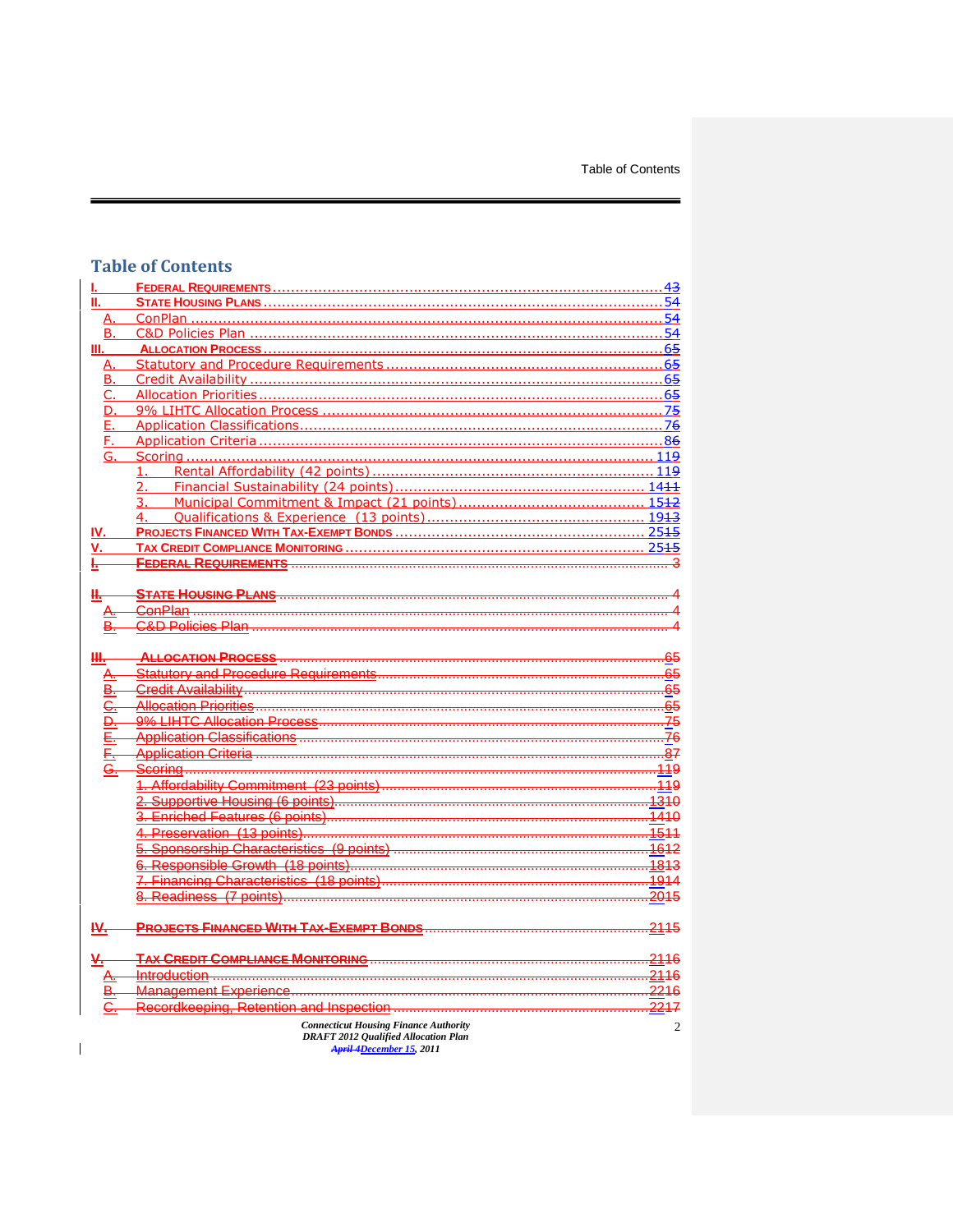## Table of Contents

| Certification and Review                                                                                                       | <b>OQ10</b> |
|--------------------------------------------------------------------------------------------------------------------------------|-------------|
| Inepaction Provisione                                                                                                          |             |
|                                                                                                                                |             |
|                                                                                                                                | റാറാ        |
| Annual Certification Requirements for 100% LIHTC & Tax Exempt Bond Projects2923                                                |             |
| ELIHO Compliance Monitoring Policy (Post Year 15)                                                                              |             |
| Lightlift & Dologation<br><u> Liability &amp; Dologation <del>minimum minimum minimum minimum minimum minimum mini</del>mu</u> |             |

*Connecticut Housing Finance Authority DRAFT 2012 Qualified Allocation Plan April 4December 15, 2011*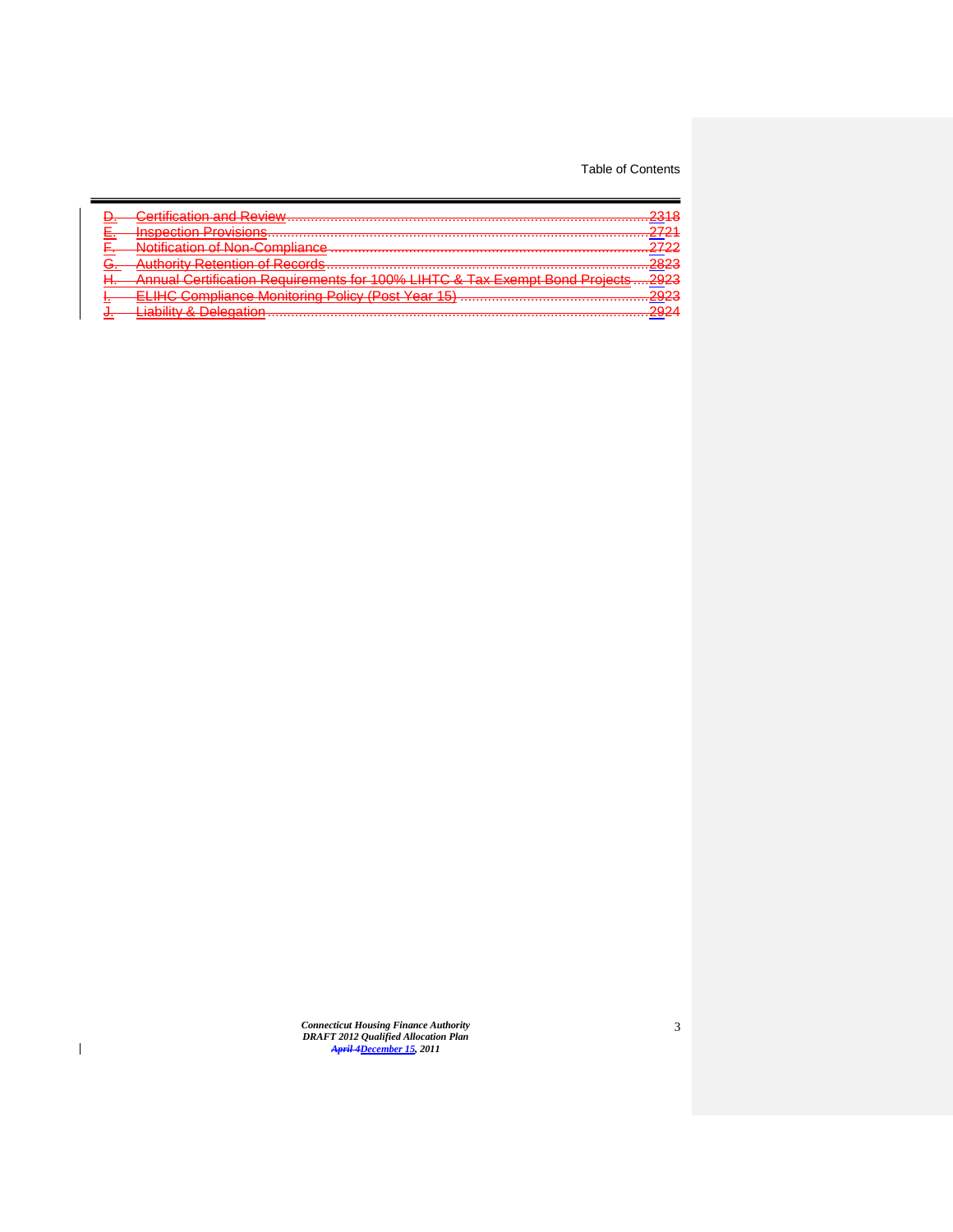SECTION I: Federal Requirements

## **I. FEDERAL REQUIREMENTS**

<span id="page-4-0"></span>The Federal Low-Income Housing Tax Credit Program ("LIHTC") requires the agency in each state responsible for allocating the Federal Low-Income Housing Tax Credits ("Credits") to adopt a plan for the allocation of such Credits within its jurisdiction which plan is to be relevant to the housing needs and consistent with the housing priorities of such state. This is the Qualified Allocation Plan ("Plan") for the State of Connecticut ("State").

According to Section 42(m) of the Internal Revenue Code of 1986, as amended (the "Code"), the Plan must:

- 1. Set forth selection criteria to be used to determine housing priorities of the Connecticut Housing Finance Authority ("Authority"), as the housing credit agency for the State, which are appropriate to local conditions;
- 2. Give preference to projects:
	- a. serving the lowest income tenants, and;
	- b. obligated to serve qualified tenants for the longest period of time;
	- c. which are located in qualified census tracts and contribute to a concerted community revitalization plan, and;
- 3. Provide a procedure that the Authority (or its agent) will follow in monitoring for noncompliance with the provisions of Section 42 of the Code and in notifying the Internal Revenue Service ("IRS") of project non-compliance that comes to the attention of the Authority.
- 4. Additionally, the Plan selection process must apply criteria addressing the following:
	- a. project location,<br>b. housing needs o
		- b. housing needs characteristics,
	- c. project characteristics,
	- d. sponsor characteristics,
	- e. tenant populations with special housing needs,
	- f. public housing waiting lists,
	- g. tenant populations of individuals with children,
	- h. projects intended for eventual tenant ownership,
	- i. energy efficiency, and
	- j. historic nature.

 $\overline{\phantom{a}}$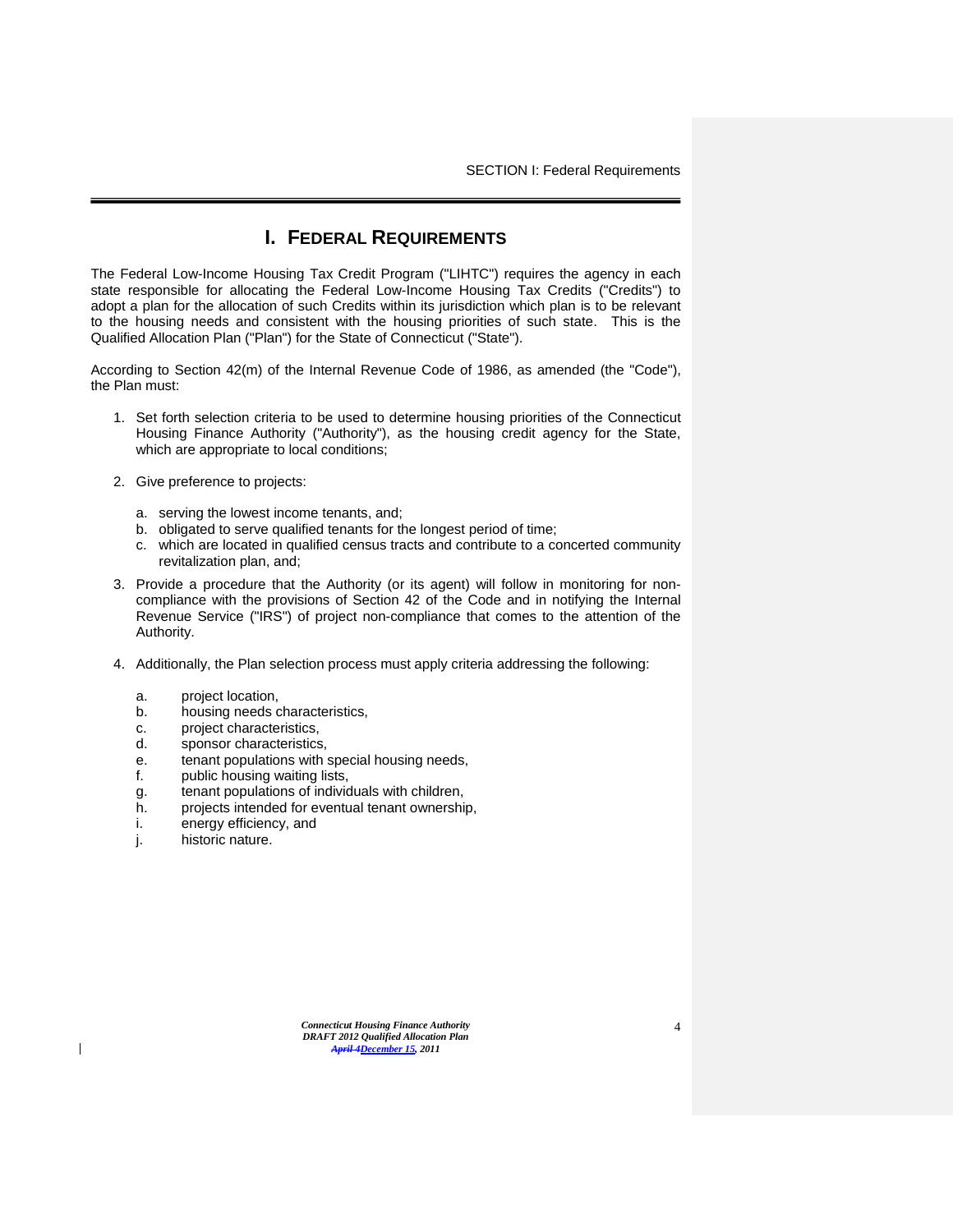SECTION II: State Housing Plans

## **II. STATE HOUSING PLANS**

<span id="page-5-0"></span>The Plan for allocating Credits in the State supports the needs and priorities as defined in the current State of Connecticut Consolidated Plan for Housing and Community Development ("ConPlan") and the current Annual Action Plan, as required by the National Affordable Housing Act of 1990 ("Act"). The Act requires that the ConPlan govern the allocation of Federal funds by the State. The ConPlan also is required to be consistent with the State of Connecticut current Conservation and Development Policies Plan ("C&D Policies Plan"). The C&D Policies Plan includes policies for the development of affordable rental housing.

The Plan will not undertake a separate needs assessment or establishment of goals and objectives, but incorporates by reference the needs assessment of the ConPlan and adapts its specific priorities for rental housing for use in this Plan. Additionally, this plan similarly adapts relevant housing policies of the C&D Policies Plan.

#### <span id="page-5-1"></span>**A. ConPlan**

The overall goal of the community planning and development programs covered by the ConPlan is to develop viable urban communities by providing decent housing and a suitable living environment and expanding economic opportunities principally ef-for low- and moderate-income persons.

The affordable housing development objectives of the ConPlan adapted for use in this Plan may include the following:

- 1. Make housing investments that support responsible growth and development in the state and the efficient use of existing infrastructure investment in transportation, water, sewer, and other utility systems.
- 2. Preserve and increase the supply of quality affordable housing in order to support economic growth and the development of stable and healthy communities and neighborhoods.
- 3. Preserve and increase the supply of affordable housing that expands housing choice and opportunity.
- 4. Prevent and reduce chronic homelessness.

#### <span id="page-5-2"></span>**B. C&D Policies Plan**

Affordable rental housing development policies of the C&D Policies Plan adapted for use in this Plan incorporate the Growth Management Principles of C&D Policies Plan which call for revitalizing regional centers, expanding housing opportunity and choice, as well as concentrating investments that support both development and transportation. In addition, this Plan is also consistent with the C&D Policies Plan regarding its policy to promote "housing mobility and choice across income levels utilizing current infrastructure and the preservation of existing residential neighborhoods and housing stock."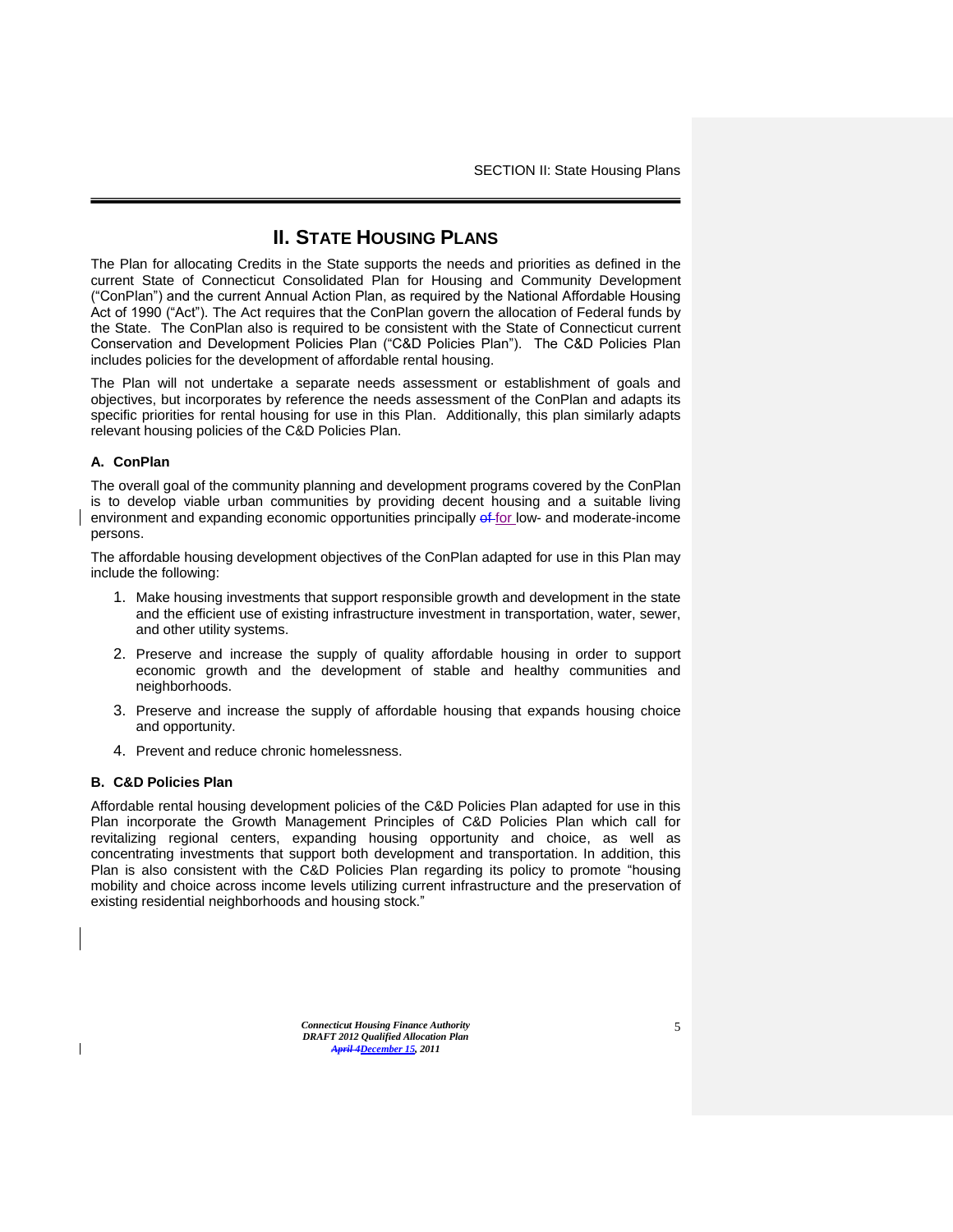## **III. ALLOCATION PROCESS**

#### <span id="page-6-1"></span><span id="page-6-0"></span>**A. Statutory and Procedure Requirements**

All proposed projects must meet occupancy, rent restrictions and other basic statutory requirements of the Code, LIHTC Procedures of the Authority, and applicable State and Federal law.

#### <span id="page-6-2"></span>**B. Credit Availability**

In order to provide predictability to the development community, each time that a 9% round's awards are announced, the Authority will estimate and release and estimate the amount of Credits available for the immediately followingsubsequent round. The amount estimated to be available will be based upon the estimated Credit Ceiling, adjusted for forward allocations and any designated exceptional priorities, using the following calculation:

- 1. The previous round's Credit Ceiling, less;
- 2. Forward Allocations awarded in the previous round, plus;
- 3. Forward Allocations from the next year's Credit Ceiling, less;
- 4. Exceptional Priorities approved by the date of the previous round's award.

#### <span id="page-6-3"></span>**C. Allocation Priorities**

The Plan provides priority for housing development proposals which incorporate:

Affordability Commitment - Creates or preserves rental units dedicated to low-income families, households and individuals with incomes below 50% of the Area Median Income.

Supportive Housing – Creates and provides permanent supportive housing for those at risk of homelessness or the chronically homeless.

Enrichment Features - Provides an array of services which benefit the resident population.

Preservation – Preserves and improves the existing affordable housing stock.

Sponsorship Characteristics – Promotes an experienced development team's strong track record in LIHTC and affordable housing development.

Responsible Growth – Supports use of land and resources in ways that enhance the long-term quality of life which contributes to a vibrant and resilient economy and maximizes existing infrastructure while preserving natural resources, giving priority to projects that reuse or capitalize areas within built-up lands, existing commercial properties, and brownfield sites.

Financing Characteristics – Demonstrates cost effectiveness through efficient use of Credits and other sources.

Readiness – Prioritizes developments that are ready to proceed to development in a timely manner.

Rental Affordability – Creates or preserves rental units dedicated to low-income families, households and individuals with incomes below 50% of the Area Median Income.

Financial Sustainability – Demonstrates cost effectiveness through efficient use of Credits and other sources.

Municipal Commitment & Impact – Supports use of land and resources in ways that enhance the long-term quality of life which contributes to a vibrant and resilient economy and maximizes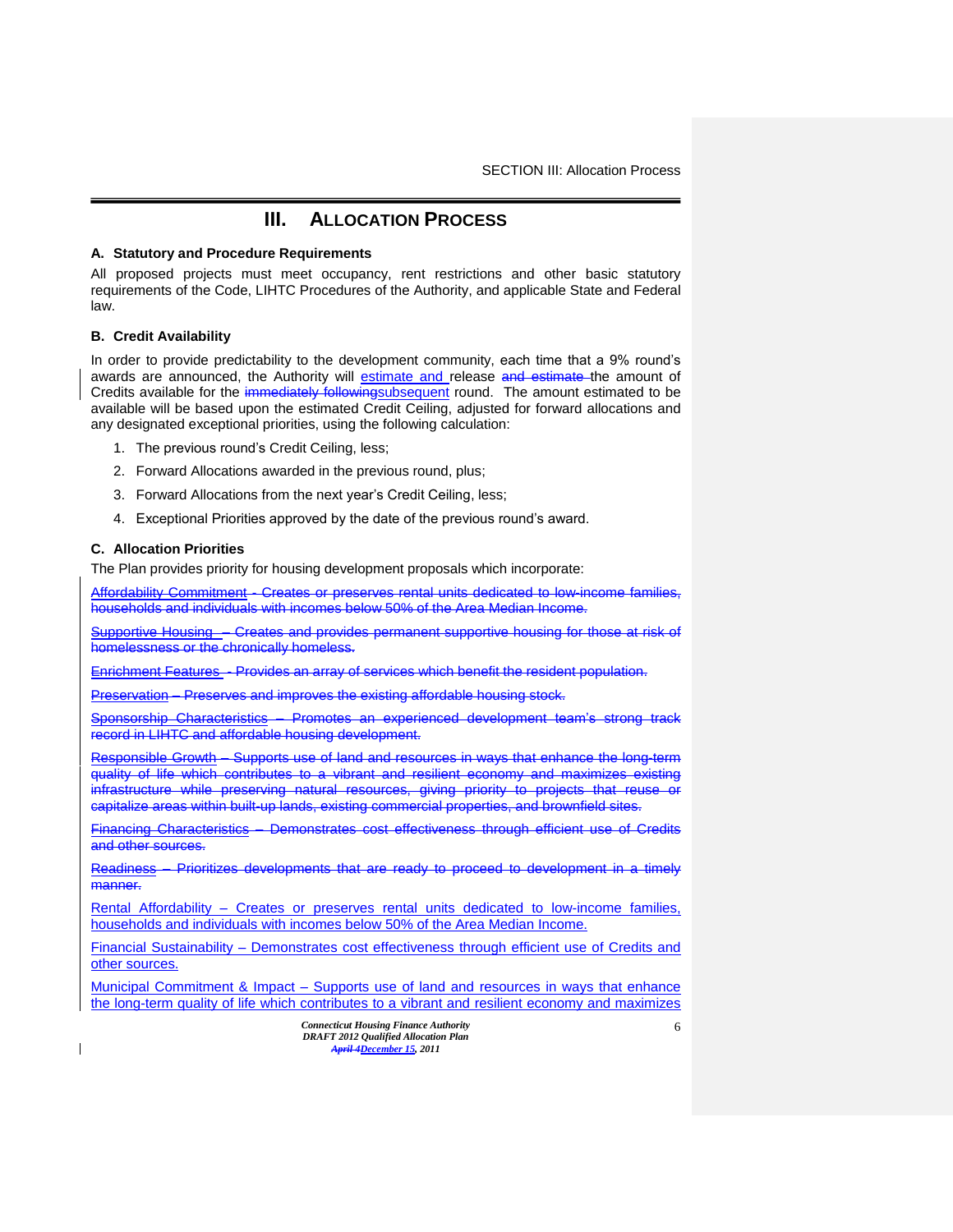existing infrastructure while preserving natural resources, giving priority to projects that reuse or capitalize areas within built-up lands, existing commercial properties, and brownfield sites.

Qualifications & Experience - Promotes an experienced development team's strong track record in LIHTC and affordable housing development.

#### <span id="page-7-0"></span>**D. 9% LIHTC Allocation Process**

The Authority will allocate 9% Credits based upon the selection criteria and application ranking procedures set forth below:

- 1. Applications in the 9% round will be separated into two classifications: Public Housing and General.
- 2. Determine LIHTC eligibility based on the criteria in Section III. F.-below.
- 3. Score applications based on the criteria in Section III. G.
- 4. Select the highest-scoring applications in Public Housing and General Classifications subject to adjustments for the federal non-profit set-aside. The Authority will, if necessary, skip over higher-scoring projects to fulfill the 10% non-profit requirement.

The Authority intends to distribute evenly the available Credits between the Public Housing and the General Classifications and may reallocate available Credits at its discretion.

Tie breakers: If two projects have equal scores, the Authority will use the following tie-breakers, in order:

- 1. Greatest percentage of low-income housing units;
- 2. Highest scoring Responsible Growth score; and
- 3. Lowest Credits per qualified bedroom.
- 1. Highest Total Rental Affordability Category score;
- 2. Highest Total Financial Sustainability Category Score;
- 3. Highest Total Municipal Commitment & Impact Category Score;
- 4. Highest Total Qualifications & Experience Category Score; and
- 5. Lowest Percentage of affordable housing as identified on the Affordable Housing Appeals List.

The results of the evaluation and ranking will be determined at the sole discretion of the Authority.

#### <span id="page-7-1"></span>**E. Application Classifications**

Applications for 9% Credits are grouped into one of three classifications for evaluation. The Public Housing and General Classifications are used for allocation within the competitive round.

Public Housing Classification – Preservation, rehabilitation or qualified new construction that is part of a comprehensive plan to replace and/or rehabilitate public housing units. This classification is limited to applications that address housing policy to revitalize housing developments that were financed and developed through Federal or State public housing programs. Among its purposes, the project must include but not be limited to integrating units into the community or region and encouraging economic integration.

*Connecticut Housing Finance Authority DRAFT 2012 Qualified Allocation Plan April 4December 15, 2011*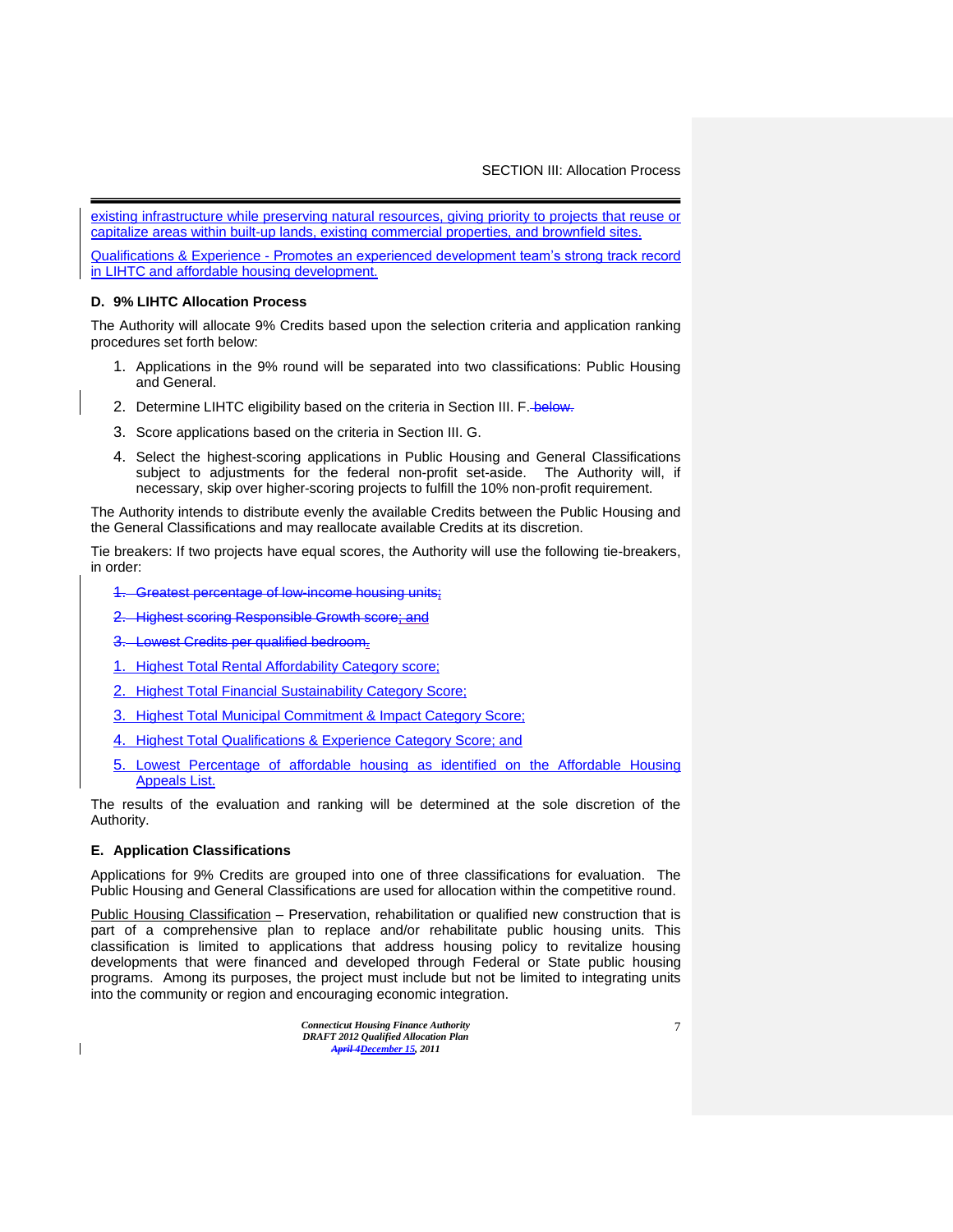General Classification - Projects that do not qualify for the Public Housing Classification, and which are not within the Exceptional Priorities Classification.

There is not a separate classification for projects involving qualified non-profit organizations. Credits will be allocated subject to satisfying the non-profit set-aside requirement stated in Section 42(h)(5) of the Code. Non-profit organizations must satisfy the following requirements in order to receive a non-profit designation:

- 1. The non-profit organization must commit to participating materially (within the meaning of Section 469(h) of the Code) in the development and operation of the project throughout the compliance period; and
- 2. The non-profit sponsor must be a qualified non-profit organization as defined in Section  $42(h)(5)(C)$  of the Code.

The 9% round is for Public and General Classifications only, consideration for an Exception Priority will be given at times other than during a round.

Exceptional Priorities Classification – Projects must provide extraordinary public benefit including but not limited to:

- development or redevelopment initiatives that demonstrate a high priority for special<sup>\*</sup>  $\bullet$ needs populations;
- meet a particular local housing, development, or redevelopment objective identified and supported by State law; and
- demonstrates significant public benefits and priority due to a substantial specific commitment of federal or State funding or resources.

Applicants must submit a complete application in accordance with the Plan in effect. Applications will be rated and must achieve a rating satisfactory to the Authority's Board of Directors. Applicants applying as Exceptional Priority may not apply during the 9% round and will not be ranked within or against any other Classifications.

If approved prior to the current year's 9% round, Exceptional Priorities may receive an award from the subsequent year's Credit availability, subject to Credit limitations. If approved after the current year's 9% round, Exceptional Priorities may receive an award from a future years year's Credit availability, subject to Credit availability limitations. Awards exceeding Credit availability limitations may be allocated from multiple years.

#### <span id="page-8-0"></span>**F. Application Criteria**

A completed CHFA/DECD Consolidated Application for Housing Development must be submitted by the published deadline. In addition, the following requirements must be met or evidenced:

- 1. All applications must meet at least one of the following criteria:
	- a. Located in Housing-Incentive Housing Zones as incentive housing development as defined by the Home Connecticut Statute Public Act 07-4 §38(7);-
	- b. Growth Areas, Rural Community Centers, or Neighborhood Conservation Areas as defined in the current C&D Policies Plan-;
	- c. New construction in Regional Centers is eligible if it is consistent with and part of a municipally approved plan to revitalize a specified location.;

*Connecticut Housing Finance Authority DRAFT 2012 Qualified Allocation Plan April 4December 15, 2011*

**Formatted:** Bulleted + Level: 1 + Aligned at: 0.25" + Indent at: 0.5"

8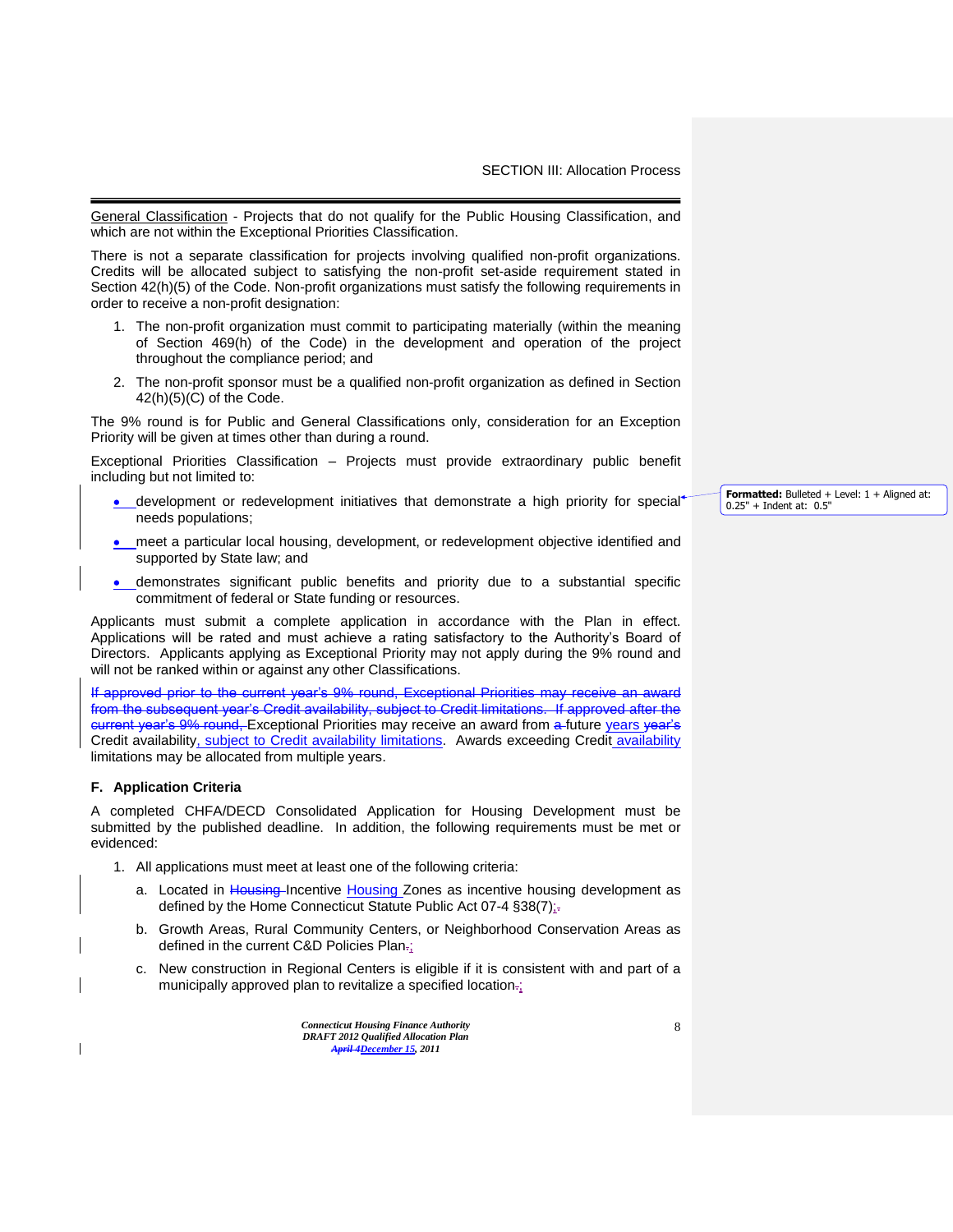- d. Located in Regional Centers, either to preserve existing affordable rental housing, redevelopment of, or adaptive reuse of an existing structure for use as rental housing $\div$ ;
- e. Located in a Qualified Census Tract ("QCT") as defined by the most recent U.S. Census. This excludes new construction in Regional Centers.;
- f. Are part of, and consistent with, a municipally approved plan for a Neighborhood Revitalization Zone ("NRZ") which designates a specific targeted geographic area.; or
- g. Are submitted for public housing development activity and are part of, and consistent with, the annual report as required by provisions of C.G.S. Section 8-68d.
- 2. All applications must also meet policy and administrative requirements of the Authority as follows:
	- a. The proposed development must be ready to proceed as documented by:
		- $\bullet$ A credible financing plan as evidenced by letter(s) of commitment or other proof of serious intent on behalf of other sources of funds essential to the viability of the proposed project.
		- For pProjects proposing to carry amortizing debt, the operating income must cover expenses including debt service during the compliance period (first 15 years of operation) and must not be supported by pre-funded reserves. Waivers to this requirement may be considered by the Board of Directors upon request for developments that meet an extraordinary public benefit through deep income targeting (less than 25% AMI). For the purposes of waiver consideration, an extraordinary public benefit would be for developments committing to deep income targetinged for a percentage of total units greater than or equal to 40%.

Waiver requests must include demonstration by the Applicant of good faith efforts to secure rental subsidies from all available sources.

A committed source to cover operating reserves from an un-affiliated 3rd-third party which fully offsets the development budget expense for operating reserve shall not require a waiver.

- Evidence of site control.
- Evidence of zoning approval.
- Qualified development team in place, including architect, general contractor and management agent. Sponsor's subject to bidding requirements may be exempt from having a contractor in place at time of application.
- b. Minimum rehabilitation expenditure (for rehabilitation projects) of \$15,000 per qualified unit.
- c. Developments must meet Established Criteria in accordance with the Authority's current CHFA Standards of Design & Construction ("Standards") document.
- d. The proposed applicant must commit to undertaking good faith efforts to hire or train very low-income persons in accordance with the Authority's Very Low-Income Construction Employment Policy (as approved 7/29/2010).

*Connecticut Housing Finance Authority DRAFT 2012 Qualified Allocation Plan April 4December 15, 2011*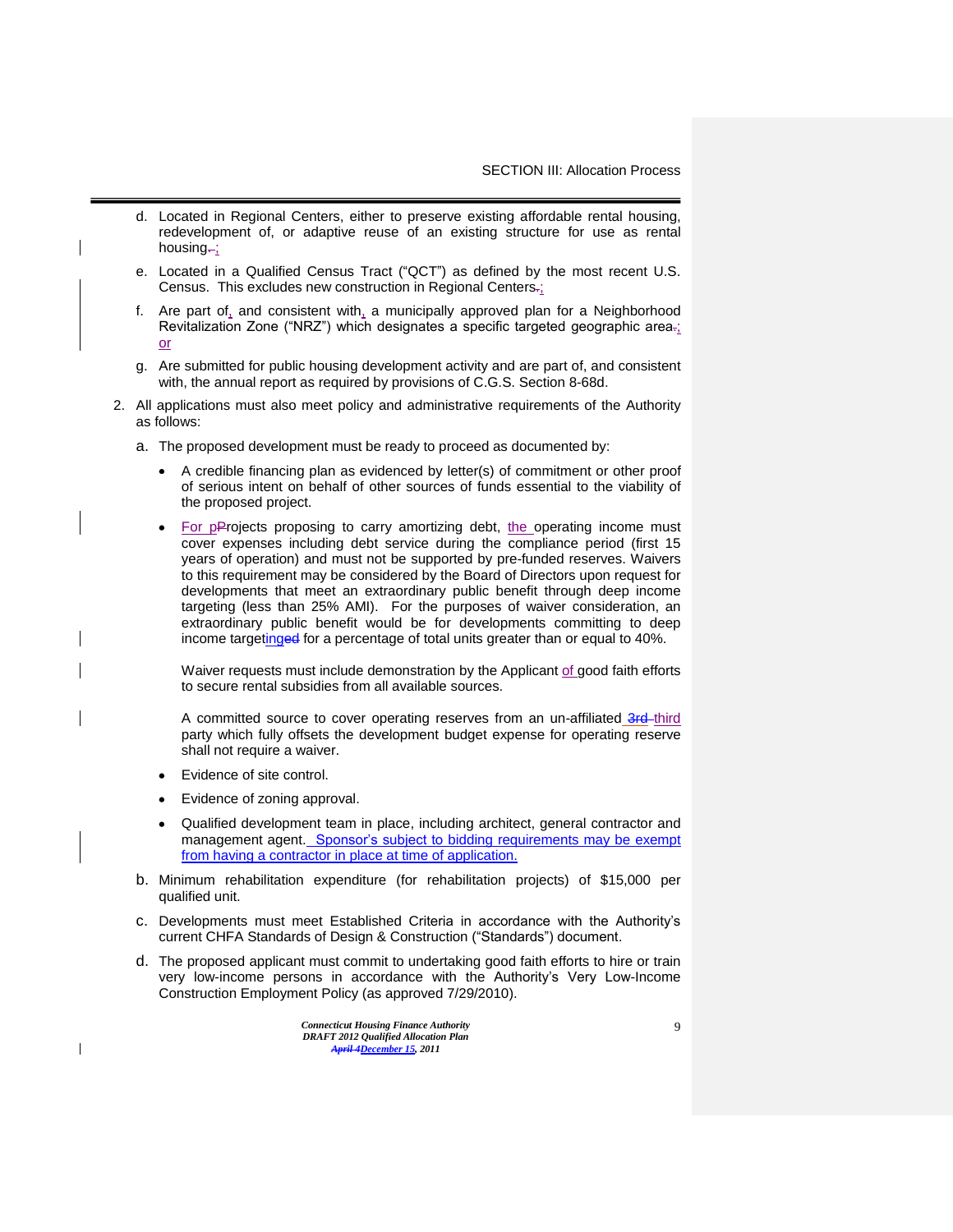- e. The sponsor of the project has, in the case of rehabilitated housing, provided a preliminary Capital Needs Assessment ("CNA") of the structure to be rehabilitated, in form and content consistent with the Standards.
- f. Applications may not be filed by applicants who have failed to comply with the terms of any Extended Low-Income Housing Commitment ("ELIHC") for a project they previously sponsored or developed.
- g. Each application within the Public Housing Classification will be required to provide a plan that assures meaningful resident participation in the planning and implementation process. (For additional information refer to the Application.)
- h. The Authority's Board of Directors reserves the right to independently review proposals and not award Credits because of non-compliance with requirements of any adopted housing policy, standards, or objectives of the State in the following areas only:
	- Project characteristics enumerated in Sections III.F.2.c. and III.F.2.e. of the  $\bullet$ Criteria; and
	- Project location (the suitability of the project's site and location for the intended purpose), Housing Needs and Prioritization, as defined in the Plan; and project cost(s).

An allocation of Credits is conditioned upon a Credit reservation by the Authority's Board of Directors and the submission of a housing market study, in form and content consistent with the Authority's Market Study Guidelines, indicating sufficient demand for the housing to be developed.

> *Connecticut Housing Finance Authority DRAFT 2012 Qualified Allocation Plan April 4December 15, 2011*

 $\overline{\phantom{a}}$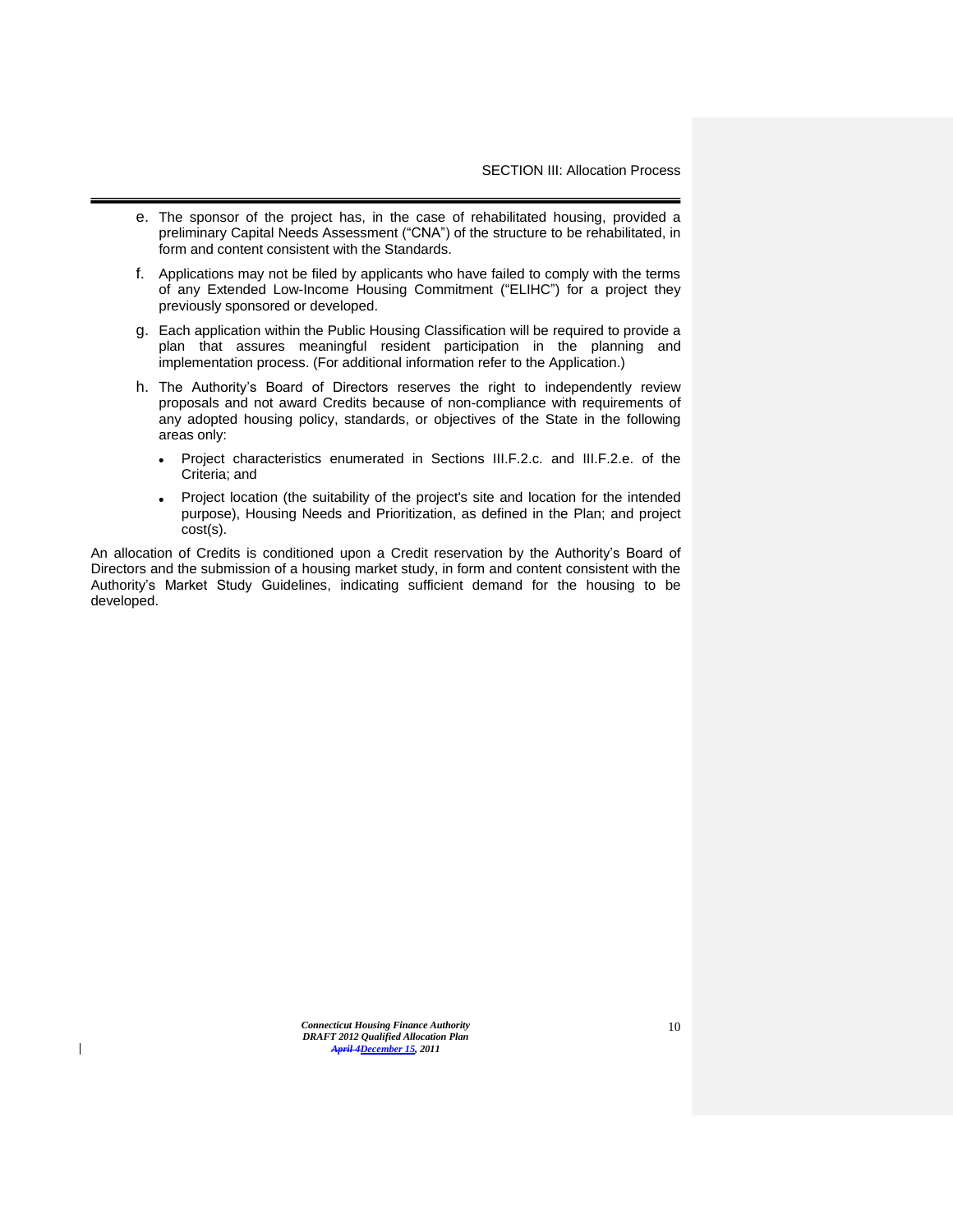## <span id="page-11-0"></span>**G. Scoring**

 $\mathsf{P}$ 

 $\mathsf{l}$ 

All applicants in the 9% round will be scored by the following criteria (100 points):

## <span id="page-11-1"></span>**1.** 1. Rental Affordability Commitment **(23 42 points)**

#### **a. Supportive Housing Units**

Points will be awarded based on documentation of supportive services as defined in the Supportive Housing Quality Assurance Monitoring Program Guidelines of the LIHTC application. Funding for supportive services must be separate from property operations and documentation must be submitted evidencing funding commitments. If rental subsidy funding becomes unavailable, the designated supportive housing units may revert to 50% or 60% AMI units as stated in the ELIHC until new rental subsidy funding becomes available.

| Points will be awarded based on the               | Percent of units | <b>Supportive</b> | For at-risk o |
|---------------------------------------------------|------------------|-------------------|---------------|
| percentage of total units designated as           |                  | housing           | chronically   |
| supportive housing. Units designated              |                  |                   | homeless      |
| for at-risk or chronically homeless, as           | $\geq 20\%$      | 3 points          | 6 points      |
| defined in the guidelines. <del>, earn more</del> | ≥10% and $<$ 20% | 4 points          | 2 points      |
| points.                                           |                  |                   |               |
| Projects earn more points for setting             |                  |                   |               |
| aside more than 20% of the total units            |                  |                   |               |
| and for housing specifically at-risk or           |                  |                   |               |
| chronically homeless residents                    |                  |                   |               |

#### **b. Preserves At-Risk Affordable Housing**

The rehabilitation project preserves existing occupied affordable housing that is at ask-risk of conversion to unregulated use (expiring use restrictions) and has identified rehabilitation needs. Properties must be at risk of conversion within 3 years of the LIHTC application due date. (rehabilitation levels defined in the Standards)

| <b>Rehabilitation Level</b> | Points |
|-----------------------------|--------|
| Substantial                 | 65     |
| rehabilitation              |        |
| Moderate                    | 32     |
| rehabilitation              |        |
|                             |        |

#### **a.c. Service to Low-Income Households Below at or below 25 Percent of Area Median Income (AMI)**

Service to Low-Income Households Below 25 Percent of Area Median Income (AMI)

Points will be awarded based on the percentage of units that serve households at or below 25 percent of AMI and provide rents pursuant to HUD guidelines adjusted for family size throughout the extended use period.

| Percent of units  | Points |
|-------------------|--------|
| $>25\%$           | 5      |
| ≥20% and <25%     |        |
| ≥15% and $< 20\%$ | з      |
| ≥10% and <15%     |        |

#### **b.d. Service to Low-Income Households above Between 25 and at or below 50 Percent of Area Median Income (AMI)**

Points will be awarded based on the percentage of units that serve households above between 25 and at or below 50 percent of AMI and provides rents pursuant to HUD

| <b>Connecticut Housing Finance Authority</b> |
|----------------------------------------------|
| <b>DRAFT 2012 Oualified Allocation Plan</b>  |
| <b>April 4December 15, 2011</b>              |

| Percent of units | Points |
|------------------|--------|
| ≥40%             | 5      |
| ≥30% and <40%    |        |
|                  |        |

or

| <b>Formatted: Font color: Auto</b>                    |
|-------------------------------------------------------|
| Formatted: Font: Not Bold, Font color: Auto           |
| <b>Formatted:</b> Heading 3, Left, None               |
| Formatted: Font: 12 pt, Not Bold, Font color:<br>Auto |
| <b>Formatted: Font color: Auto</b>                    |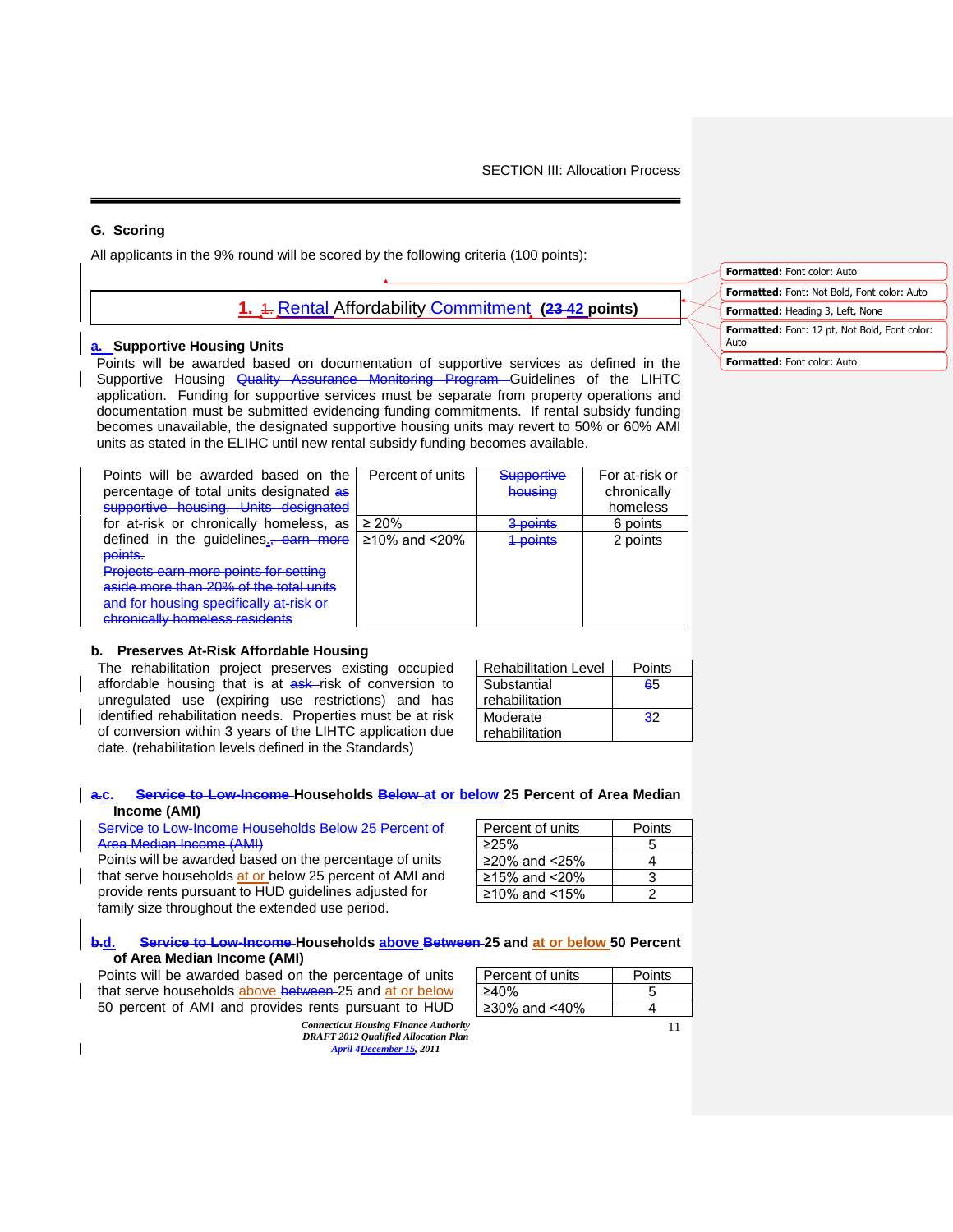guidelines adjusted for family size throughout the extended use period.

| ≥20% and <30%    |  |
|------------------|--|
| ≥10% and $<$ 20% |  |

 $\geq 50$  5  $\geq 40$  and <50 2

Percent of L-I units | Points ≥60% 4  $≥45%$  and <60% | 3  $≥30\%$  and  $<45\%$  2  $≥15%$  and <30% | 1

Effect on unit count  $\|$  Points

No net loss of units | 2 Reduction of units  $\begin{bmatrix} 0 \\ 0 \end{bmatrix}$ 

 $\geq 20\%$  4 ≥10% and <20%  $\sqrt{2}$ 

Resulting 10% or more units than being replaced

Percent of nonqualified units

**Points** 

4

Points

Years of affordability

### **e. Length of ELIHC**

Projects that commit to longer periods of affordability are preferred, as long as that commitment is sustainable. Points will be awarded for affordability periods totaling 40 years or more (compliance period plus extended use).

#### **c.f. Uses Project-Based Rental Assistance**

Project serves low-income households using projectbased rental assistance (PBRA). The project must commit in the ELIHC to accept and renew PBRA as available throughout the term of the extended use period. If PBRA is no longer available, units revert to the 60% or 50% AMI restriction as stated in the ELIHC by the sponsor. Projects will receive points based on the percent of qualified units supported by PBRA.

#### **g. Production and Preservation of Units**

The Authority prefers to produce more affordable housing units through the increase in housing supply, as long as such production is appropriate to the site and the needs of the community. Renovation of vacant and blighted units will be counted as new. New construction on vacant land will receive maximum points.

#### **d.h. Mixed Income Housing**

Projects that promote economic integration by creating mixed income housing will receive points based on the percent of non-qualified units (market rate housing without income restrictions) included.

#### **e. Length of ELIHC**

**i. Affordability Profile**

 $\overline{\phantom{a}}$ 

that commit to longer periods of affordability preferred, as long as that commitment is sustainable. Points will be awarded for affordability periods totaling years or more (compliance period plus extended use).

| Vagre of affordability<br><del>i cais or anoiuabilit</del> | <b>Dointe</b><br><b>BUTTLETT</b> |
|------------------------------------------------------------|----------------------------------|
|                                                            |                                  |
| $>10$ and $\angle$ 50<br><del>= 10 and ~00</del>           |                                  |

43 Points

**Comment [SD1]:** Moved to Section III.1.e.

12

*Connecticut Housing Finance Authority DRAFT 2012 Qualified Allocation Plan* residents so that no permanent displacement of current residents is required for reasons of affordability (relocation plan required).

*April 4December 15, 2011*

Points will be awarded if the units after revitalization are affordable to current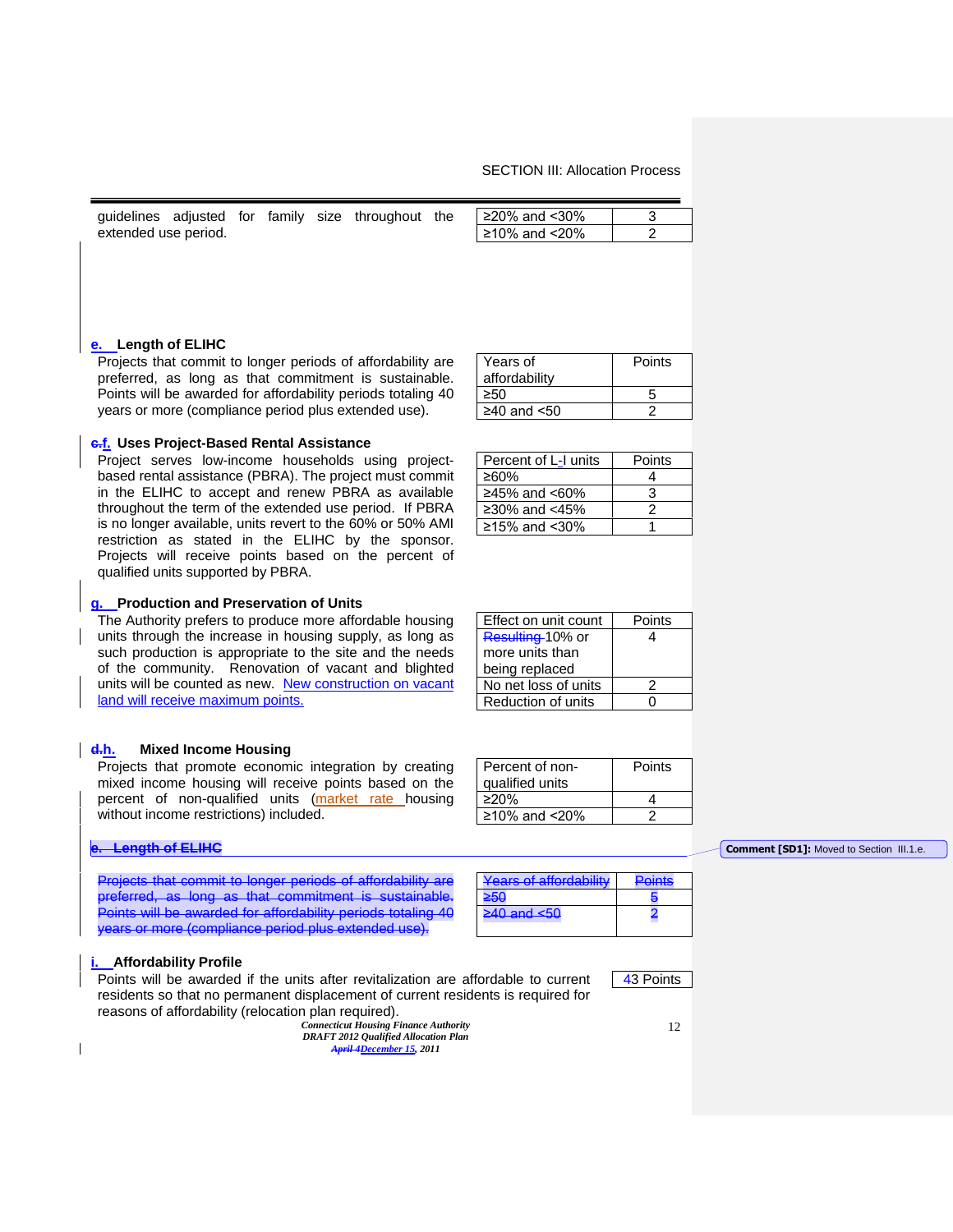## **j. On-Site Resident Services Coordinator**

 $\mathbf{I}$ 

 $\begin{array}{c} \hline \end{array}$ 

On-site resident services coordinator (RSC), working a minimum of 20 hours per week. Property budget line item or evidence of arrangement with a third party provider specifying the funding source is required.

*Connecticut Housing Finance Authority DRAFT 2012 Qualified Allocation Plan April 4December 15, 2011*

1 Point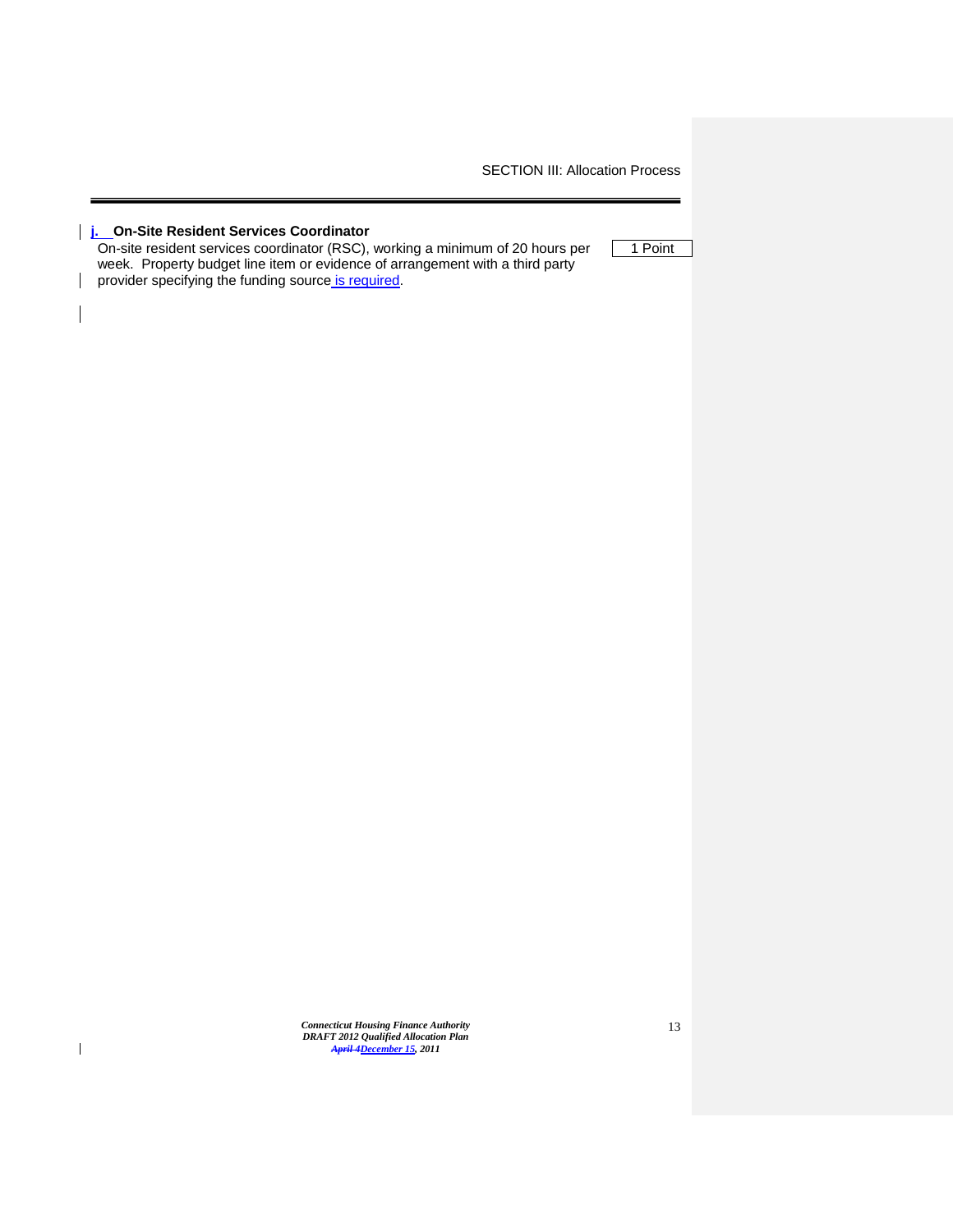## **2.** 2. Supportive HousingFinancial Sustainability **(6 24**

Points will be awarded based on documentation of supportive services as defined in the Supportive Housing Quality Assurance Monitoring Program Guidelines of the LIHTC application. Funding for supportive services must be separate from property operations and documentation must be submitted evidencing funding commitments. If rental subsidy funding becomes unavailable, the designated supportive housing units may revert to 50% or 60% AMI units as stated in the ELIHC until new rental subsidy funding becomes available.

Points will be awarded based on the percentage of total units designated as supportive housing. Units designated for at-risk or chronically homeless, as defined in the guidelines, earn more points. Documentation on the Homeless Verification Form attached to the LIHTC application must be provided.

Projects earn more points for setting aside more than 20% of the total units and for housing specifically atrisk or chronically homeless residents Percent of units **Supportive** ≥ 20% 3 points 6 points  $\geq 10\%$  and  $\leq 20\%$  1 points 2 points

<span id="page-14-0"></span>**points)**

#### **a. Cost Effectiveness, Hard Costs**

Points will be awarded for square foot costs that fall within an acceptable range as evaluated according to the Standards. Points may be awarded to an applicant's score based upon deviation from the Authority's anticipated >7% and ≤9% | 1<del>point</del> construction square foot cost. (For additional information refer to the Standards.)  $>3\%$  and  $\leq 7\%$  3-points

## **b. Credits Per Qualified Bedroom**

Projects will be ranked by the lowest to highest Credits per qualified bedroom. Per-bedroom figures may be modified by the results of the Authority's financial feasibility analysis. Points will be awarded based upon those ranks.

|                               | Points      |
|-------------------------------|-------------|
| Lowest quarter <sup>4st</sup> |             |
| auartile                      | 6-5-points  |
| Second quarter <sub>2nd</sub> |             |
| ملنصصيبه                      | $2$ -points |
| Above second                  |             |
| guarterBelow 2nd              |             |
| auartil                       |             |
|                               |             |

% Deviation | Points ≤3% 6 points

For at-risk or chronically homeless

housing

*Connecticut Housing Finance Authority DRAFT 2012 Qualified Allocation Plan April 4December 15, 2011*

| <b>Formatted:</b> Heading 3, Left, None, Tab stops:<br>Not at 2.26" |
|---------------------------------------------------------------------|
| Formatted: Font: Not Bold, Font color: Auto                         |

**Formatted:** Font color: Auto

**Comment [SD2]:** Moved to Section III.1.a.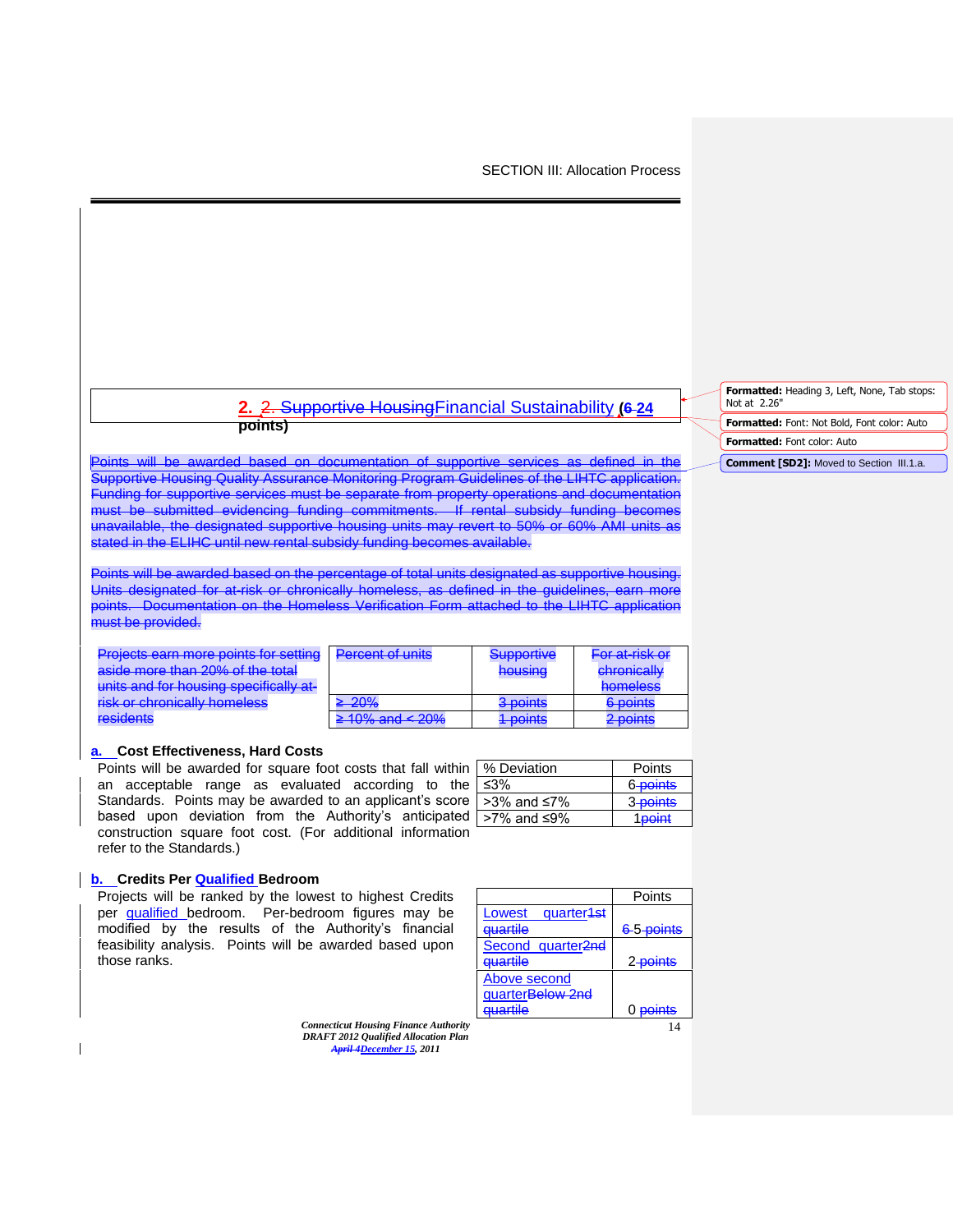<span id="page-15-0"></span>

| c. Credits less than 50% of Total Uses<br>LIHTCs estimated by the Authority for any one development may not exceed 50<br>percent of total uses. LIHTCs estimated by the Authority for developments<br>located in QCTs or DDAs, as defined in Section 42(d)(5)(C) of the Code, shall<br>be no greater than 65 percent of total uses as recognized by the Authority.<br>d. 40% - 90% Building Plans and Specifications | 4 Points                                          |                                                                                               |
|----------------------------------------------------------------------------------------------------------------------------------------------------------------------------------------------------------------------------------------------------------------------------------------------------------------------------------------------------------------------------------------------------------------------|---------------------------------------------------|-----------------------------------------------------------------------------------------------|
| Applications that submit building plans and specifications<br>% Complete<br>in excess of the minimum requirements may be awarded<br>points as shown in the adjacent table.<br>$\geq 90\%$<br>≥ 40% and < 90%                                                                                                                                                                                                         | Points <sub>Poi</sub><br><del>nts</del><br>3<br>2 |                                                                                               |
| e. Cost Effectiveness, Intermediary Costs<br>Cost efficient designs and reasonable soft costs, such as developer's fees and<br>other professional fees are strongly encouraged. Two (2) points will be awarded to<br>the top three-two projects per classification with the lowest percentage of<br>Intermediary Costs.                                                                                              | 2 Points                                          |                                                                                               |
| <b>High-Performance Building Envelope</b><br>t.<br>Energy efficient design measures that limit heating and cooling loss as outlined in<br>the Standards.                                                                                                                                                                                                                                                             | 42 Points                                         |                                                                                               |
| <b>Renewable Energy/Low Impact Design</b><br>Provides either a Renewable Energy System which reduces utility grid impact or<br>site drainage/storm water retention design which reduces impact on storm water<br>systems as outlined in the Standards.                                                                                                                                                               | 21 Points                                         |                                                                                               |
| h. Site Plan Approval<br>Applicant demonstrates that it has obtained all site plan approval (i.e.<br>inland/wetland and variances) and/or all permits other than construction permits.                                                                                                                                                                                                                               | 1 Points                                          |                                                                                               |
|                                                                                                                                                                                                                                                                                                                                                                                                                      |                                                   |                                                                                               |
| 3. 3. Enriched Features Municipal Commitment & Impact                                                                                                                                                                                                                                                                                                                                                                |                                                   | <b>Formatted:</b> Heading 3, Left, None<br><b>Formatted:</b> Font: Not Bold, Font color: Auto |
| <u>(6-21 points)</u>                                                                                                                                                                                                                                                                                                                                                                                                 |                                                   | <b>Formatted: Font color: Auto</b><br><b>Formatted:</b> Font: Not Bold, Font color: Auto      |
| a. Priority locations<br>Project is located in a Regional Center or a Qualified Census Tract.                                                                                                                                                                                                                                                                                                                        | 4 points                                          |                                                                                               |
| <b>b.</b> High rent/low-income Communities<br>Project is located in a community where average rent to income ratio is $\leq$ 85% as<br>defined in the most recent available Census or American Community Survey data.                                                                                                                                                                                                | 24 Points                                         |                                                                                               |
| c. Communities with comparatively less rental housing<br>Project is located in a community where there is ≥ 75% owner occupied single                                                                                                                                                                                                                                                                                | 24 Points                                         |                                                                                               |
| <b>Connecticut Housing Finance Authority</b><br><b>DRAFT 2012 Oualified Allocation Plan</b><br><b>April 4December 15, 2011</b>                                                                                                                                                                                                                                                                                       | 15                                                |                                                                                               |
|                                                                                                                                                                                                                                                                                                                                                                                                                      |                                                   |                                                                                               |

 $\mathbf{I}$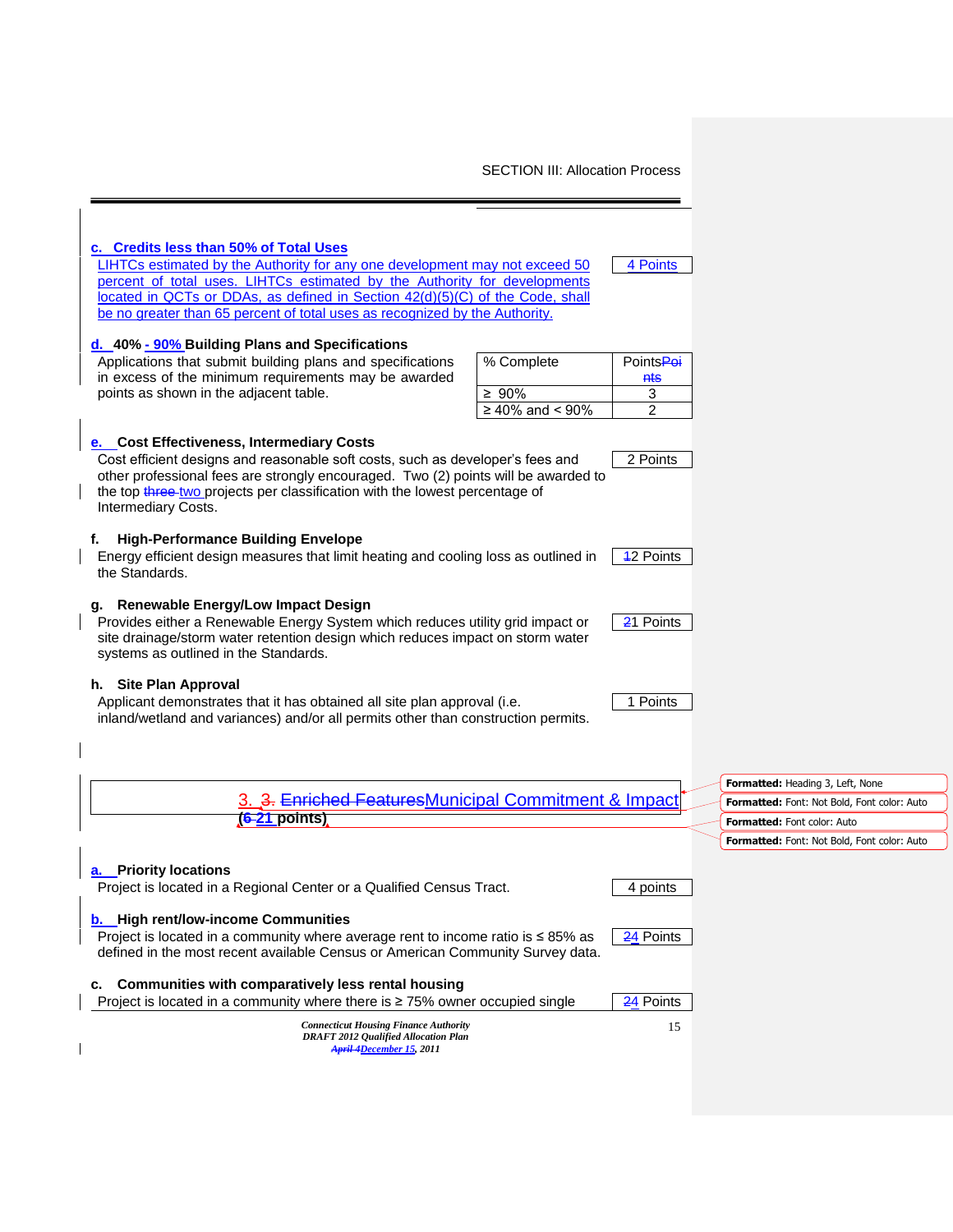| family detached homes as defined in the most recent available Census or<br>American Community Survey data.                                                                                                                                                     |                                                                                                                                                                                                                                   |                         |                                          |
|----------------------------------------------------------------------------------------------------------------------------------------------------------------------------------------------------------------------------------------------------------------|-----------------------------------------------------------------------------------------------------------------------------------------------------------------------------------------------------------------------------------|-------------------------|------------------------------------------|
| d. Municipalities with less affordable housing<br>Project is located in a community where there is <10% affordable housing as<br>identified on the Affordable Housing Appeals List.<br>e. Transit-Oriented Development or Neighborhood Conservation Area/Rural |                                                                                                                                                                                                                                   | 3 Points                |                                          |
| <b>Community Center</b><br>Any project may earn points for the inclusion of enrichment features listed below:                                                                                                                                                  |                                                                                                                                                                                                                                   |                         |                                          |
| <b>Feature</b>                                                                                                                                                                                                                                                 | Evidence required                                                                                                                                                                                                                 | <b>Points</b>           |                                          |
| On-site education opportunities and<br>employment opportunities for residents (i.e.<br><b>GED Program, parenting classes, etc.)</b>                                                                                                                            | Property budget line item or<br>evidence of arrangement with a third<br>party provider specifying the funding<br>source.                                                                                                          | 1                       |                                          |
| Daycare facility on-site with State-certified.<br>full-time staff                                                                                                                                                                                              | Property budget line item or<br>evidence of arrangement with a third<br>party provider specifying the funding<br>source.                                                                                                          | $\overline{2}$          |                                          |
| On-site resident services coordinator.<br>working a minimum of 20 hours per week.                                                                                                                                                                              | <b>Property budget line item or</b><br>evidence of arrangement with a third<br>party provider specifying the funding<br>source.                                                                                                   | $\overline{1}$          |                                          |
| Community meeting space on-site with free<br>internet, a minimum of two brand new<br>computers and other planned resident<br>activities (i.e. Resident social event, exercise<br>classes, health and wellness services, etc.)                                  | Certification by the architect of on-<br>site computer access.<br>And<br>Certification from the owner of a                                                                                                                        | $\overline{1}$          |                                          |
|                                                                                                                                                                                                                                                                | minimum of two brand new<br>computers at the time of<br>construction with free internet<br>access and planned resident<br>activities.                                                                                             |                         |                                          |
| Job training opportunities in the building<br>trades during development via an<br>established State or local job training<br>program or initiative.                                                                                                            | Letter from the job training entity<br>certifying existence and purpose or<br>job training opportunities in the<br>building trades during development<br>via an established State or local job<br>training program or initiative. | $\overline{\mathbf{1}}$ | Comment [SD3]: Moved to Section III.4.d. |
| "Transit Oriented Development" means the development of residential, commercial and<br>employment centers within one-half mile from a train station or one-quarter mile from                                                                                   |                                                                                                                                                                                                                                   | 2 Points                |                                          |

 $\begin{array}{c} \hline \end{array}$ 

16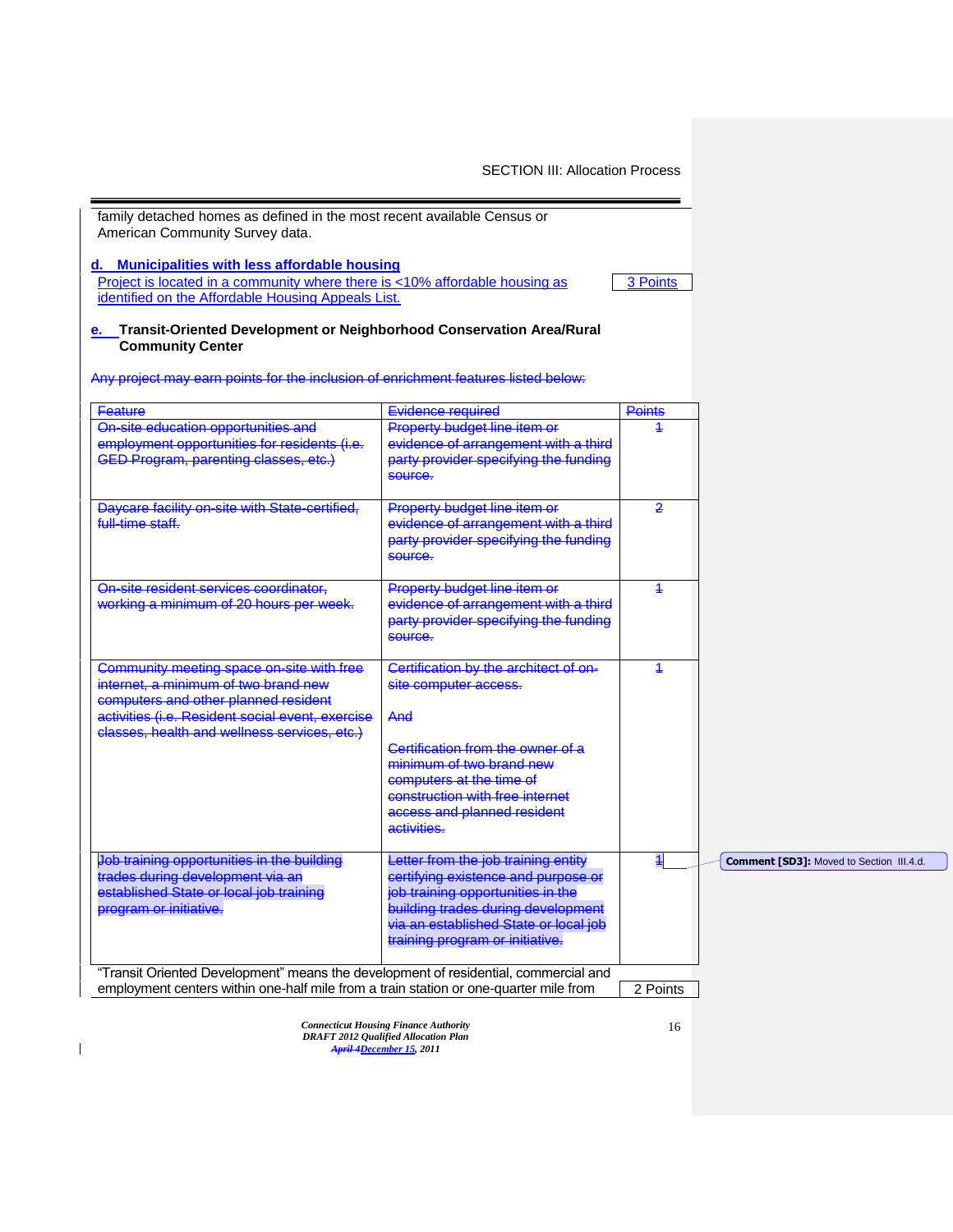| <del>Feature</del>                                                                                                                                                      | Evidence required                                       | <b>Points</b>           |  |  |  |  |  |
|-------------------------------------------------------------------------------------------------------------------------------------------------------------------------|---------------------------------------------------------|-------------------------|--|--|--|--|--|
| other public transportation facilities (For additional information refer to the Glossary).                                                                              |                                                         |                         |  |  |  |  |  |
| or<br>Project is in a Neighborhood Conservation Area or Rural Community Center.                                                                                         |                                                         |                         |  |  |  |  |  |
| 1 Point<br>Note: for those developments not located in a transit oriented development.                                                                                  |                                                         |                         |  |  |  |  |  |
|                                                                                                                                                                         |                                                         |                         |  |  |  |  |  |
| f. Historic Place, Adaptive re-use, or Brownfield Development                                                                                                           |                                                         |                         |  |  |  |  |  |
| Renovation of a designated historic <b>property</b> building; or                                                                                                        |                                                         | 2 Points                |  |  |  |  |  |
| Renovation of vacant or abandoned non-residential structure (does not have to be                                                                                        |                                                         |                         |  |  |  |  |  |
| historic); or<br>Remediation of polluted site (for additional information refer to the glossary).                                                                       |                                                         |                         |  |  |  |  |  |
|                                                                                                                                                                         |                                                         |                         |  |  |  |  |  |
|                                                                                                                                                                         |                                                         |                         |  |  |  |  |  |
|                                                                                                                                                                         |                                                         |                         |  |  |  |  |  |
|                                                                                                                                                                         |                                                         |                         |  |  |  |  |  |
|                                                                                                                                                                         |                                                         |                         |  |  |  |  |  |
| <b>Preserves At-Risk Affordable Housing</b>                                                                                                                             |                                                         |                         |  |  |  |  |  |
|                                                                                                                                                                         |                                                         |                         |  |  |  |  |  |
| The rehabilitation project preserves                                                                                                                                    | <b>Rehabilitation Level</b>                             | <b>Points</b>           |  |  |  |  |  |
| occupied affordable housing that is at-risk                                                                                                                             | Substantial rehabilitation                              | €                       |  |  |  |  |  |
| conversion to unregulated use (expiring<br>restrictions) and has identified rehabilitation                                                                              | Moderate rehabilitation                                 | $\overline{\mathbf{3}}$ |  |  |  |  |  |
| needs. Properties must be at ask risk of                                                                                                                                |                                                         |                         |  |  |  |  |  |
| conversion within 3 years of the LIHTC application                                                                                                                      |                                                         |                         |  |  |  |  |  |
| due date. (Substantial or Moderate rehabilitation.                                                                                                                      |                                                         |                         |  |  |  |  |  |
| as defined by the Standards).                                                                                                                                           |                                                         |                         |  |  |  |  |  |
| g. Public Park or Community Recreation Center                                                                                                                           |                                                         |                         |  |  |  |  |  |
| Public park, community recreation center, or school with recreational facilities<br>1 Point                                                                             |                                                         |                         |  |  |  |  |  |
| within $\frac{1}{4}$ mile.                                                                                                                                              |                                                         |                         |  |  |  |  |  |
|                                                                                                                                                                         |                                                         |                         |  |  |  |  |  |
| <b>Municipal Resources</b><br>h.<br>1 Point                                                                                                                             |                                                         |                         |  |  |  |  |  |
| Commitment(s) received from the municipality of financial resources in excess of<br>5% of Total Development Resources. These may be a non-debt contribution such        |                                                         |                         |  |  |  |  |  |
|                                                                                                                                                                         |                                                         |                         |  |  |  |  |  |
| as PILOT or tax abatement, block-grant funds administered by the municipality, or<br>other funds from the municipality. This does not include rental subsidies provided |                                                         |                         |  |  |  |  |  |
| by the municipality.                                                                                                                                                    |                                                         |                         |  |  |  |  |  |
|                                                                                                                                                                         |                                                         |                         |  |  |  |  |  |
|                                                                                                                                                                         |                                                         |                         |  |  |  |  |  |
|                                                                                                                                                                         |                                                         |                         |  |  |  |  |  |
| <b>Production and Preservation of Units</b>                                                                                                                             |                                                         |                         |  |  |  |  |  |
|                                                                                                                                                                         |                                                         |                         |  |  |  |  |  |
| The Authority prefers to produce more affordable<br><i>increase</i>                                                                                                     | Effect on unit count                                    | Points                  |  |  |  |  |  |
| <del>through the</del><br><del>units</del>                                                                                                                              | <b>Resulting project will have</b><br>10% or more units | 4                       |  |  |  |  |  |
| supply, as long as such production is appropriate<br>and the needs of<br><del>to the site</del><br><del>community</del><br>development it replaces                      |                                                         |                         |  |  |  |  |  |
| Renovation of vacant and blighted units will be                                                                                                                         | No net loss of units                                    | 2                       |  |  |  |  |  |
| counted as new. New construction on vacant land                                                                                                                         | <b>Reduction of units</b>                               | $\overline{\mathbf{Q}}$ |  |  |  |  |  |
| will receive maximum points.                                                                                                                                            |                                                         |                         |  |  |  |  |  |
|                                                                                                                                                                         |                                                         |                         |  |  |  |  |  |
|                                                                                                                                                                         |                                                         |                         |  |  |  |  |  |
| <b>Connecticut Housing Finance Authority</b><br><b>DRAFT 2012 Qualified Allocation Plan</b>                                                                             |                                                         | 17                      |  |  |  |  |  |
| <b>April 4December 15, 2011</b>                                                                                                                                         |                                                         |                         |  |  |  |  |  |

 $\overline{\phantom{a}}$ 

**Comment [SD4]:** Moved to Section III.1.b.

**Comment [SD5]:** Moved to Section III.1.g.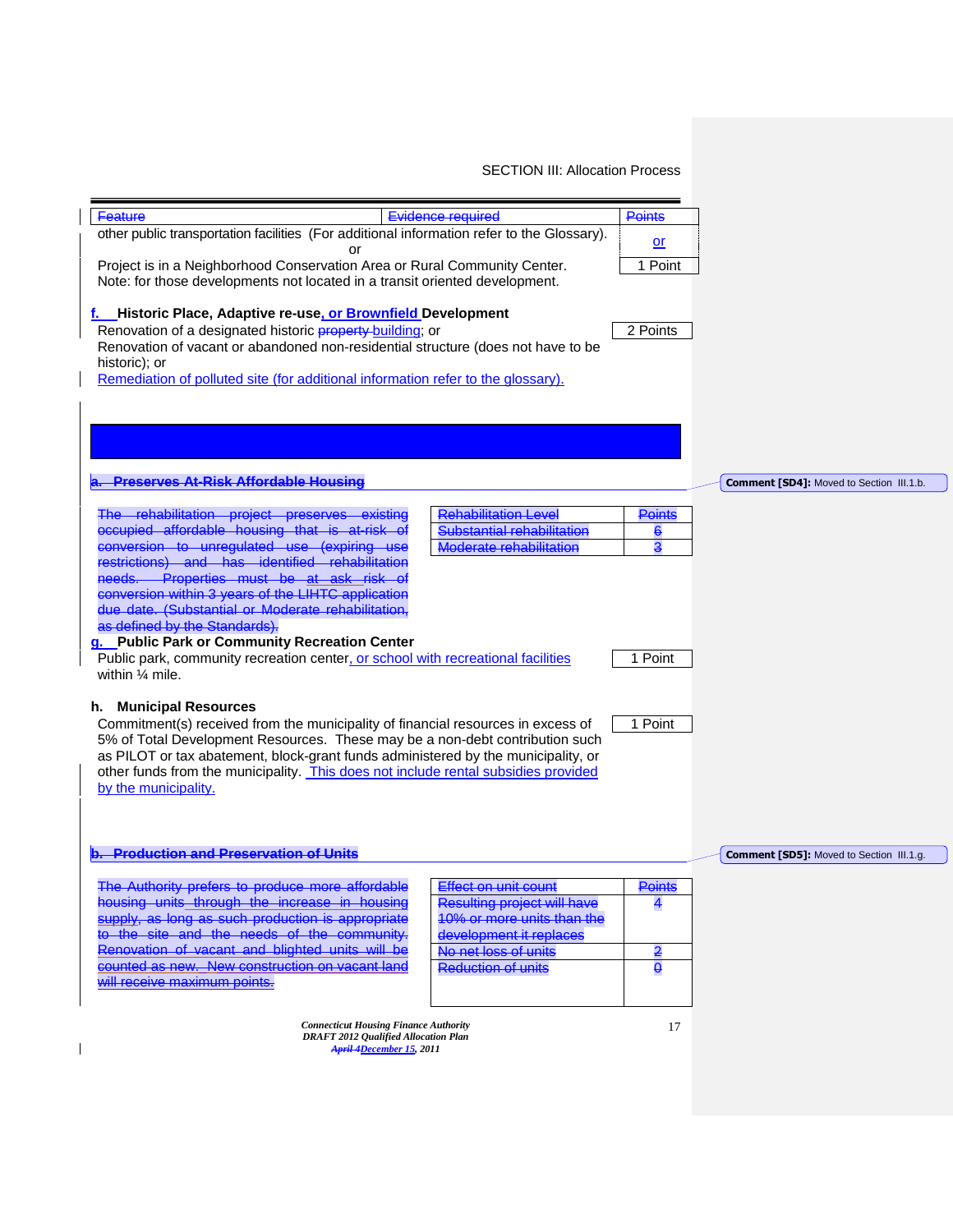## **c. Affordability Profile**

 $\begin{array}{c} \hline \end{array}$ 

Points will be awarded if the units after revitalization are affordable to current residents so that no permanent displacement of current residents is required for reasons of affordability (relocation plan required). 3 points **Comment [SD6]:** Moved to Section III.1.i.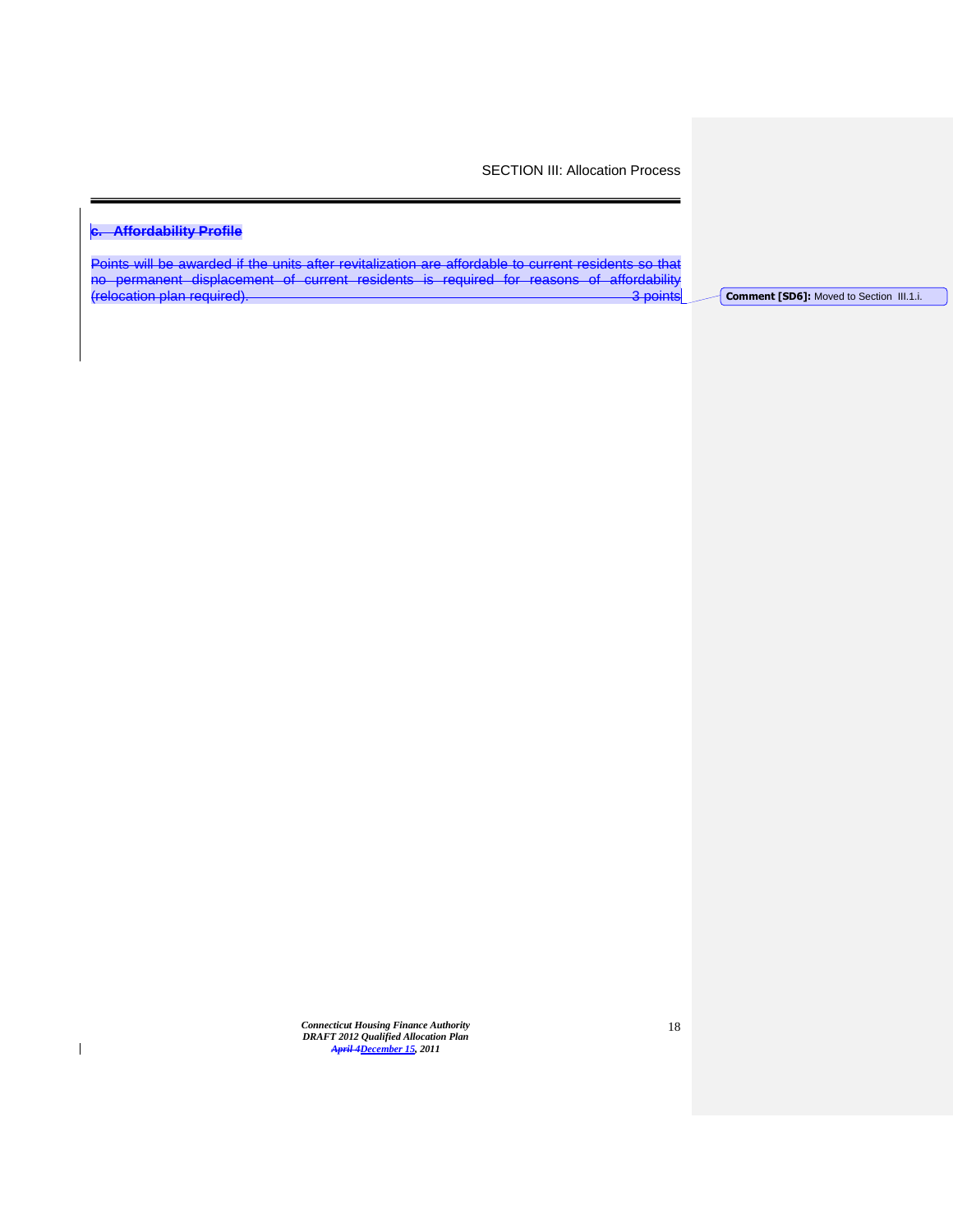<span id="page-19-0"></span>

|                                                                                                                                                                                                                                                                                                                                             |                                                            |                                                                   |                                              | Formatted: Justified, Tab stops: Not at 2.32"                |
|---------------------------------------------------------------------------------------------------------------------------------------------------------------------------------------------------------------------------------------------------------------------------------------------------------------------------------------------|------------------------------------------------------------|-------------------------------------------------------------------|----------------------------------------------|--------------------------------------------------------------|
| 4. 54. Sponsorship Characteristics Qualifications &                                                                                                                                                                                                                                                                                         |                                                            |                                                                   |                                              | Formatted: Heading 3, Left, None, Tab stops:<br>Not at 2.32" |
| Experience (9-13 points)                                                                                                                                                                                                                                                                                                                    |                                                            |                                                                   |                                              | Formatted: Font: Not Bold, Font color: Auto                  |
| a. Experience of the <b>Sponsor/General Partner</b>                                                                                                                                                                                                                                                                                         |                                                            |                                                                   |                                              | Formatted: Font color: Auto                                  |
| The Authority will award points for demonstrated experience of the sponsor or general partner<br>("GP"), either principal or entity, in successful LIHTC development(s) within and outside of the<br>State, based on the scales below up to a maximum of 5 points combined for the number of<br>projects and the years of LIHTC experience. |                                                            |                                                                   |                                              |                                                              |
| To count, projects must have a minimum of 5 years of operation since being placed in service.<br>Applicants claiming points for experience should include a list of developments, locations, and<br>years placed in service.                                                                                                                |                                                            |                                                                   |                                              |                                                              |
| Joint ventures are eligible. Co-GP or joint venture arrangements may combine experience,<br>subject to the approval of the Authority.                                                                                                                                                                                                       |                                                            |                                                                   |                                              |                                                              |
| Number of Projects: To use the scale, add the<br>applicable points for projects in the State to those for<br>projects outside the State. A maximum of 3 points                                                                                                                                                                              | <b>Projects</b><br>within CT<br><b>Total</b>               | <b>Projects</b><br><b>Total</b><br><b>projects</b>                | Points<br>$(3$ max of                        |                                                              |
| are possible in this category.                                                                                                                                                                                                                                                                                                              | projects in<br>the State                                   | outside CT<br>the State                                           | max <sub>3</sub><br>total)                   |                                                              |
|                                                                                                                                                                                                                                                                                                                                             | ≥6                                                         | ≥8                                                                | 3                                            |                                                              |
|                                                                                                                                                                                                                                                                                                                                             | $\geq$ 4 and $\lt$ 6<br>$\geq$ 2 and $<$ 4                 | $\geq$ 5 and $\leq$ 8<br>$\geq$ 3 and <5                          | 2<br>1                                       |                                                              |
| Example A: GP has 2 projects in the State and 5 projects in other states for possible<br>points of $1 + 2 = 3$ . Score would be 3.<br>Example B: GP has 4 projects in the State and 8 projects in other states for possible<br>points of $2 + 3 = 5$ . Score would be the maximum 3.                                                        |                                                            |                                                                   |                                              |                                                              |
| Number of Years Experience: To use the scale, add                                                                                                                                                                                                                                                                                           | <b>Total-Years LIHTC</b>                                   |                                                                   | Points                                       |                                                              |
| the applicable points for years of ownership. A                                                                                                                                                                                                                                                                                             | Eexperience                                                |                                                                   |                                              |                                                              |
| maximum of 2 points are possible in this category.                                                                                                                                                                                                                                                                                          | ≥10                                                        |                                                                   | 2<br>1                                       |                                                              |
|                                                                                                                                                                                                                                                                                                                                             | $\geq$ 5 and <10                                           |                                                                   |                                              |                                                              |
| <b>b.</b> Developer/Sponsor Resources                                                                                                                                                                                                                                                                                                       |                                                            |                                                                   |                                              |                                                              |
| Points will be awarded based upon the percentage of                                                                                                                                                                                                                                                                                         | % of Resources                                             |                                                                   | Points                                       |                                                              |
| Developer/Sponsor Resources to the project's Total<br>Development Resources.                                                                                                                                                                                                                                                                | ≥10%<br>≥5% and <10%                                       |                                                                   | 3<br>$\overline{2}$                          |                                                              |
|                                                                                                                                                                                                                                                                                                                                             | 5%                                                         |                                                                   | 0                                            |                                                              |
|                                                                                                                                                                                                                                                                                                                                             |                                                            |                                                                   |                                              |                                                              |
| <b>bc.</b> Experience of the Management Agent<br>The Authority will award points for demonstrated<br>experience of the management agent (principal or<br>entity) in successful management of LIHTC<br>properties within and outside of the State, based on                                                                                  | <b>Total</b><br><b>P</b> rojects<br>within<br><b>CTthe</b> | <b>Total</b><br><b>P</b> rojects<br>outside the<br><b>StateCT</b> | Points<br>$(2 \text{ max-of})$<br>$2$ total) |                                                              |
| the scale, up to a maximum of 2 points. $\overline{10}$ count,                                                                                                                                                                                                                                                                              | <b>State</b>                                               |                                                                   |                                              |                                                              |
| <b>Connecticut Housing Finance Authority</b><br><b>DRAFT 2012 Qualified Allocation Plan</b><br>April 4December 15, 2011                                                                                                                                                                                                                     |                                                            |                                                                   | 19                                           |                                                              |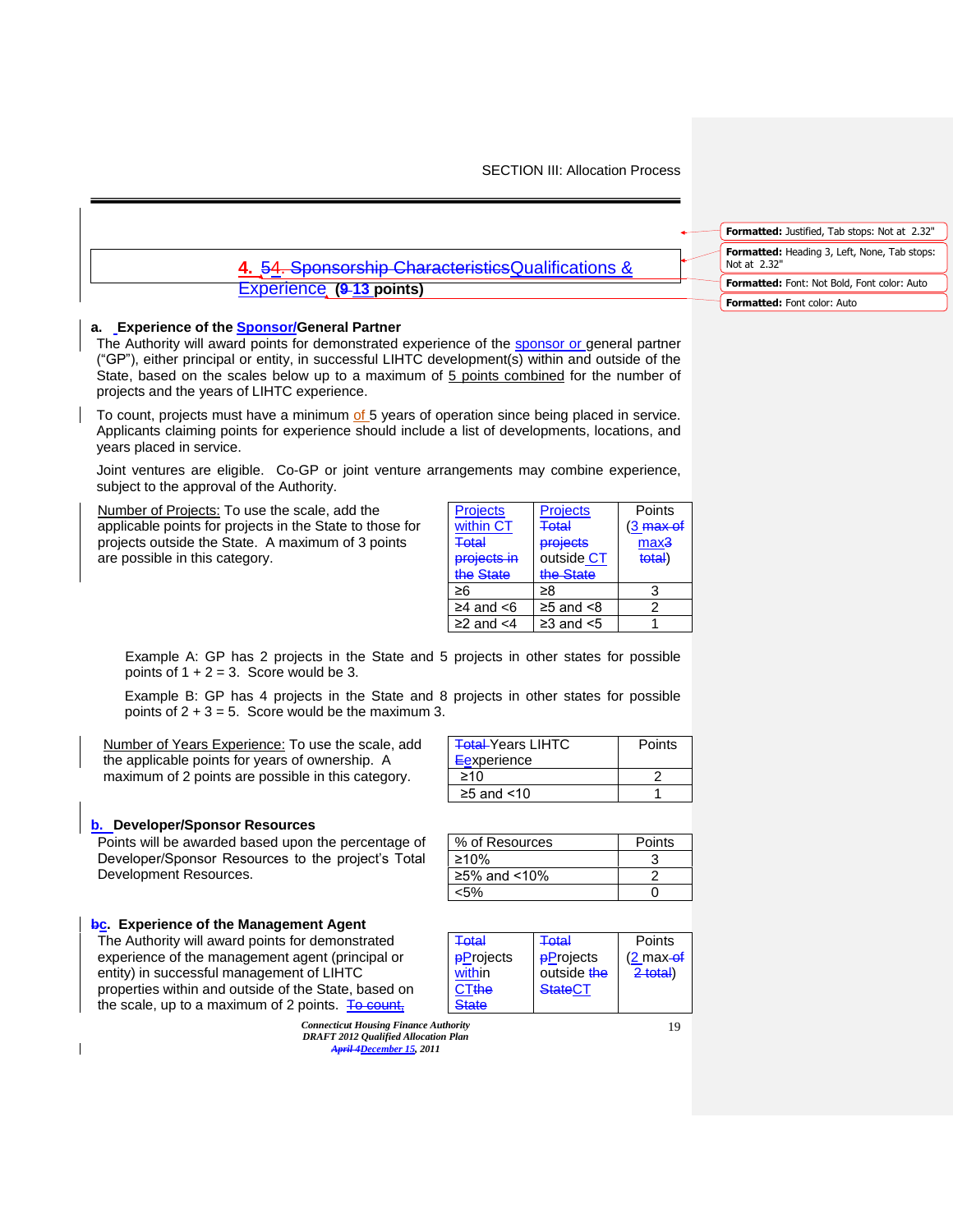| projects must have a minimum of E veare of<br><del>projects must nave a mimmum or o years or</del> |  |  |
|----------------------------------------------------------------------------------------------------|--|--|
| oneration since heing placed in service<br><del>uporation antes boing placed in acrylice.</del>    |  |  |

To count, projects must have a minimum of 5 years of operation since being placed in service. Applicants claiming points for experience should include a list of developments, locations, and years placed in service.

Joint ventures are eligible. Joint venture arrangements may combine experience, subject to the approval of the Authority.

#### **d. Job training opportunities in the building trades** during development via an established State or local job training program or initiative.

Letter from the job training entity certifying existence and purpose of job training opportunities in the building trades during development via an established State or local job training program or initiative is required. Points will not be awarded if contractor is not identified. 1 Point

## **ce. Women and Minority Participation**

Women and/or minorities participate in the ownership, development, or management of the project by holding directly a 51 percent or more ownership and voting interest in project ownership, development entity or management firm. For qualified non-profits, women and/or minorities should hold directly a 51 percent voting interest on the board of directors.

#### **df. Connecticut-based BusinessesContractor**

Business Contractor is a State based organization whose principal place of business has been located in the State for a minimum of 3 years.

| t <del>poınt</del> |
|--------------------|

1 **Point<del>point</del>** 

#### **Formatted:** Tab stops: 6.5", Right

Projects may earn points for the degree to which they are consistent with the C&D Policies Plan definition of Smart Growth and related energy efficiency goals as measured by the features in the table below.

| <b>Feature</b>                                       | <b>Description</b>                                                                                                                                                                       | Points |                                                 |
|------------------------------------------------------|------------------------------------------------------------------------------------------------------------------------------------------------------------------------------------------|--------|-------------------------------------------------|
| <b>Priority locations</b>                            | Project is located in a Regional Center or a Qualified<br>Census Tract.                                                                                                                  |        | <b>Comment [SD7]:</b> Moved to Section III.3.a. |
| High rent/low income<br><b>Communities</b>           | Project is located in a community where average rent<br>to income ratio is $\leq$ 85% as defined in the most<br>recent available Census or American Community<br><del>Survey data.</del> |        | <b>Comment [SD8]:</b> Moved to Section III.3.b. |
| <b>Communities with</b><br>comparatively less rental | Project is located in a community where there is $\geq$<br>75% owner occupied single family detached homes                                                                               |        | <b>Comment [SD9]:</b> Moved to Section III.3.c. |

20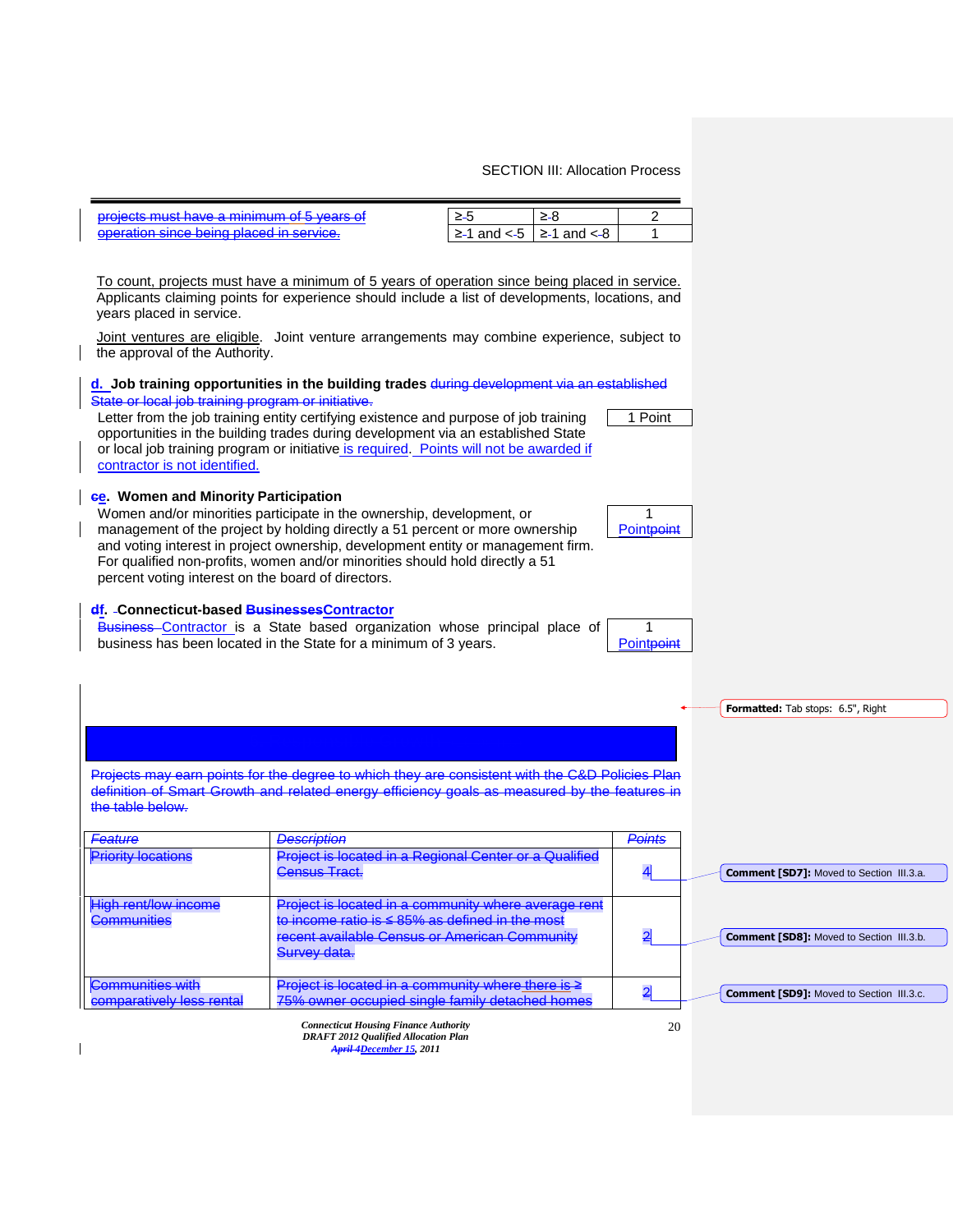| housing                                                                                                                                                                                                                                 | as defined in the most recent available Census or<br>American Community Survey data.                                                                                                                                                                                                 |                                             |                                           |
|-----------------------------------------------------------------------------------------------------------------------------------------------------------------------------------------------------------------------------------------|--------------------------------------------------------------------------------------------------------------------------------------------------------------------------------------------------------------------------------------------------------------------------------------|---------------------------------------------|-------------------------------------------|
| <b>Transit-Oriented</b><br><b>Development</b><br>$\overline{or}$<br><b>Neighborhood</b>                                                                                                                                                 | "Transit Oriented Development" means the<br>development of residential, commercial and<br>employment centers within one-half mile from a train<br>station or one-quarter mile from other public<br>transportation facilities. (For additional information<br>refer to the Glossary). | $\overline{\mathbf{2}}$                     | Comment [SD10]: Moved to Section III.3.e. |
| <b>Conservation Area/Rural</b><br><b>Community Center</b>                                                                                                                                                                               | Project is in a Neighborhood Conservation Area or<br><b>Rural Community Center.</b><br>Note: for those developments not located in a transit<br>eriented development.                                                                                                                | $\overline{\mathbf{1}}$                     | Comment [SD11]: Moved to Section III.3.e. |
| <b>Public Park or Community</b><br><b>Recreation Center</b>                                                                                                                                                                             | Public park, or community recreation center within 1/4<br>mile.                                                                                                                                                                                                                      | $\overline{1}$                              | Comment [SD12]: Moved to Section III.3.g. |
| <b>Historic Place</b><br>$\overline{ef}$                                                                                                                                                                                                | Renovation of a designated historic property.<br>Renovation of any vacant or abandoned non-                                                                                                                                                                                          | $\overline{\mathbf{2}}$                     | Comment [SD13]: Moved to Section III.3.f. |
| Adaptive re-use                                                                                                                                                                                                                         | residential structure                                                                                                                                                                                                                                                                |                                             |                                           |
| <b>Brownfield Development</b>                                                                                                                                                                                                           | Remediation of polluted site (For additional<br>information refer to the Glossary).                                                                                                                                                                                                  | $\overline{\mathbf{2}}$                     | Comment [SD14]: Moved to Section III.3.f. |
| Renewable Energy/Low<br><b>Impact Design</b>                                                                                                                                                                                            | Provides either a Renewable Energy System which<br>reduces utility grid impact or site drainage/storm<br>water retention design which reduces impact on<br>storm water systems as outlined in the Standards.                                                                         | $\overline{\mathbf{2}}$                     | Comment [SD15]: Moved to Section III.2.g. |
| <b>High-performance building</b><br>envelope                                                                                                                                                                                            | Energy efficient design measures that limit heating<br>and cooling loss as outlined in the Standards.                                                                                                                                                                                | $\overline{\mathbf{1}}$                     | Comment [SD16]: Moved to Section III.2.f. |
| <b>a.</b> Credits Per Bedroom                                                                                                                                                                                                           |                                                                                                                                                                                                                                                                                      |                                             | Comment [SD17]: Moved to Section III.2.b. |
| Projects will be ranked by the lowest to highest<br>Credits per bedroom. Per-bedroom figures may be<br>modified by the results of the Authority's financial<br>feasibility analysis.  Points will be awarded based<br>upon those ranks. | 1st quartile<br>2nd quartile<br><b>Below 2nd quartile</b>                                                                                                                                                                                                                            | 6 points<br><del>2 points</del><br>0 points |                                           |

**b. Developer/Sponsor Resources**

 $\mathsf I$ 

*Connecticut Housing Finance Authority DRAFT 2012 Qualified Allocation Plan April 4December 15, 2011*

**Comment [SD18]:** Moved to Section III.4.b.

21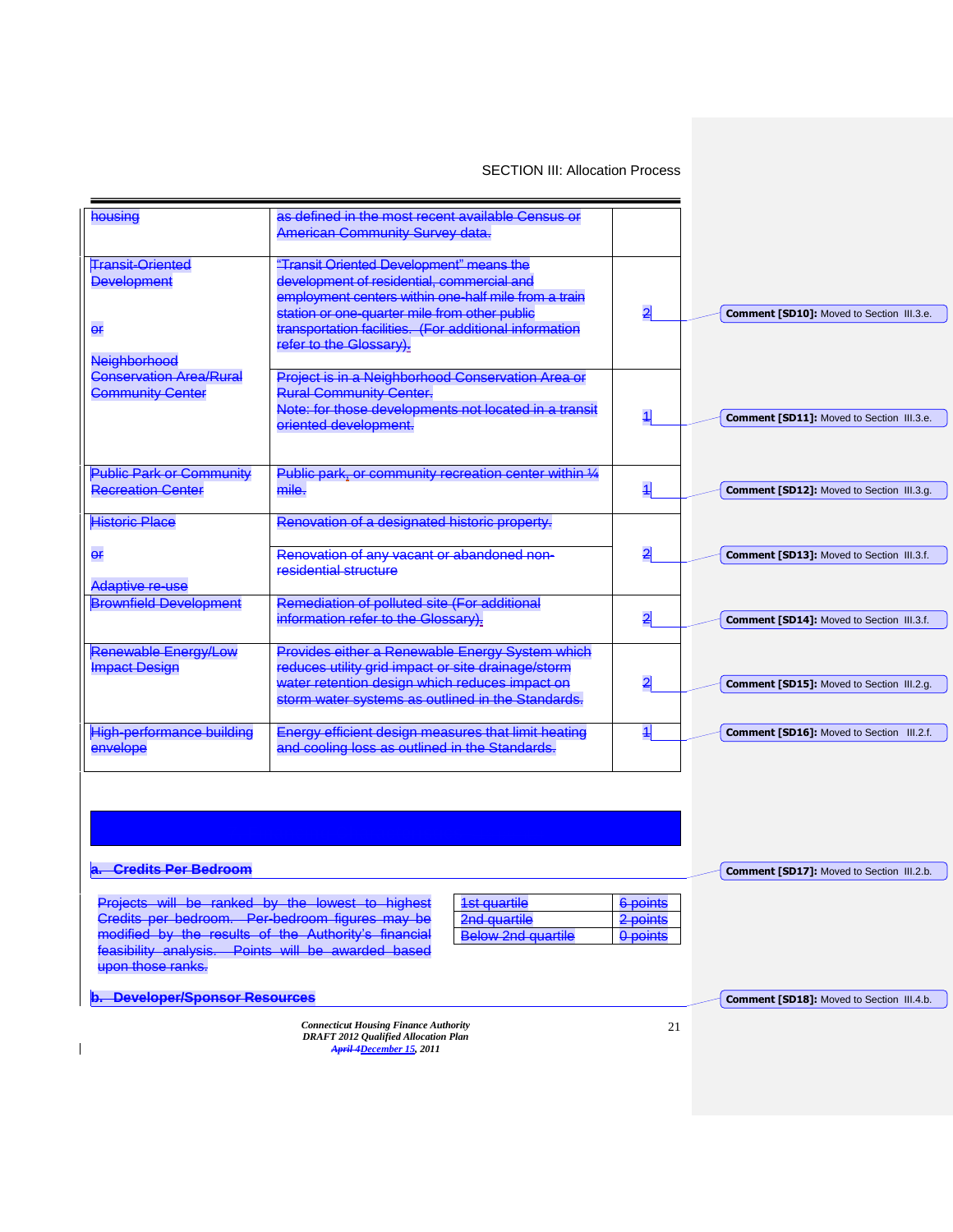| Points will be awarded based upon the percentage of                                                                                                                                                                                                                                         | ≥10%                                          | 3 points            |                                           |
|---------------------------------------------------------------------------------------------------------------------------------------------------------------------------------------------------------------------------------------------------------------------------------------------|-----------------------------------------------|---------------------|-------------------------------------------|
| Developer/Sponsor Resources to the project's Total                                                                                                                                                                                                                                          | $\geq 5\%$ and <10%                           | <del>2 points</del> |                                           |
| <b>Development Resources.</b>                                                                                                                                                                                                                                                               | < 5%                                          | 0 points            |                                           |
| <b>Cost Effectiveness, Intermediary Costs</b>                                                                                                                                                                                                                                               |                                               |                     | Comment [SD19]: Moved to Section III.2.e. |
| Cost efficient designs and reasonable soft costs, such as developer's fees and other<br>professional fees are strongly encouraged. Two (2) points will be awarded to the top three<br>projects per classification with the lowest percentage of Intermediary Costs.                         |                                               | 2 points            |                                           |
| <b>Cost Effectiveness, Hard Costs</b>                                                                                                                                                                                                                                                       |                                               |                     | Comment [SD20]: Moved to Section III.2.a. |
| Points will be awarded for square foot costs that fall                                                                                                                                                                                                                                      | % Deviation                                   |                     |                                           |
| within an acceptable range as evaluated according to                                                                                                                                                                                                                                        | ≤3%                                           | 6 points            |                                           |
| the Standards. Points may be awarded to an applicant's                                                                                                                                                                                                                                      | >3% and ≤7%                                   | 3 points            |                                           |
| score based upon deviation from the Authority's                                                                                                                                                                                                                                             | >7% and ≤9%                                   | 1 point             |                                           |
| anticipated construction square foot cost. (For additional                                                                                                                                                                                                                                  |                                               |                     |                                           |
| information refer to the Standards.)                                                                                                                                                                                                                                                        |                                               |                     |                                           |
|                                                                                                                                                                                                                                                                                             |                                               |                     |                                           |
| e. Municipal Resources                                                                                                                                                                                                                                                                      |                                               |                     | Comment [SD21]: Moved to Section III.3.h. |
| Commitment(s) received from the municipality of financial resources in excess of 5% of Total<br>Development Resources. These may be a non-debt contribution such as PILOT or tax<br>abatement, block-grant funds administered by the municipality, or other funds from the<br>municipality. |                                               | 1 point             |                                           |
|                                                                                                                                                                                                                                                                                             |                                               |                     |                                           |
| 40% building plans and specifications                                                                                                                                                                                                                                                       |                                               |                     | Comment [SD22]: Moved to Section III.2.d. |
| Applications that<br>submit<br>building<br>plans<br>-and<br>specifications<br>the<br>minimum<br>⊣ <del>in</del>                                                                                                                                                                             | <b>Percent of building</b><br>plans and specs | <b>Points</b>       |                                           |
| requirements may be awarded points as shown in                                                                                                                                                                                                                                              | 2.90%                                         | 3 points            |                                           |
| the adjacent table.                                                                                                                                                                                                                                                                         | $\geq 40\%$ and $\leq 90\%$                   | 2 points            |                                           |
|                                                                                                                                                                                                                                                                                             |                                               |                     |                                           |

*Connecticut Housing Finance Authority DRAFT 2012 Qualified Allocation Plan April 4December 15, 2011*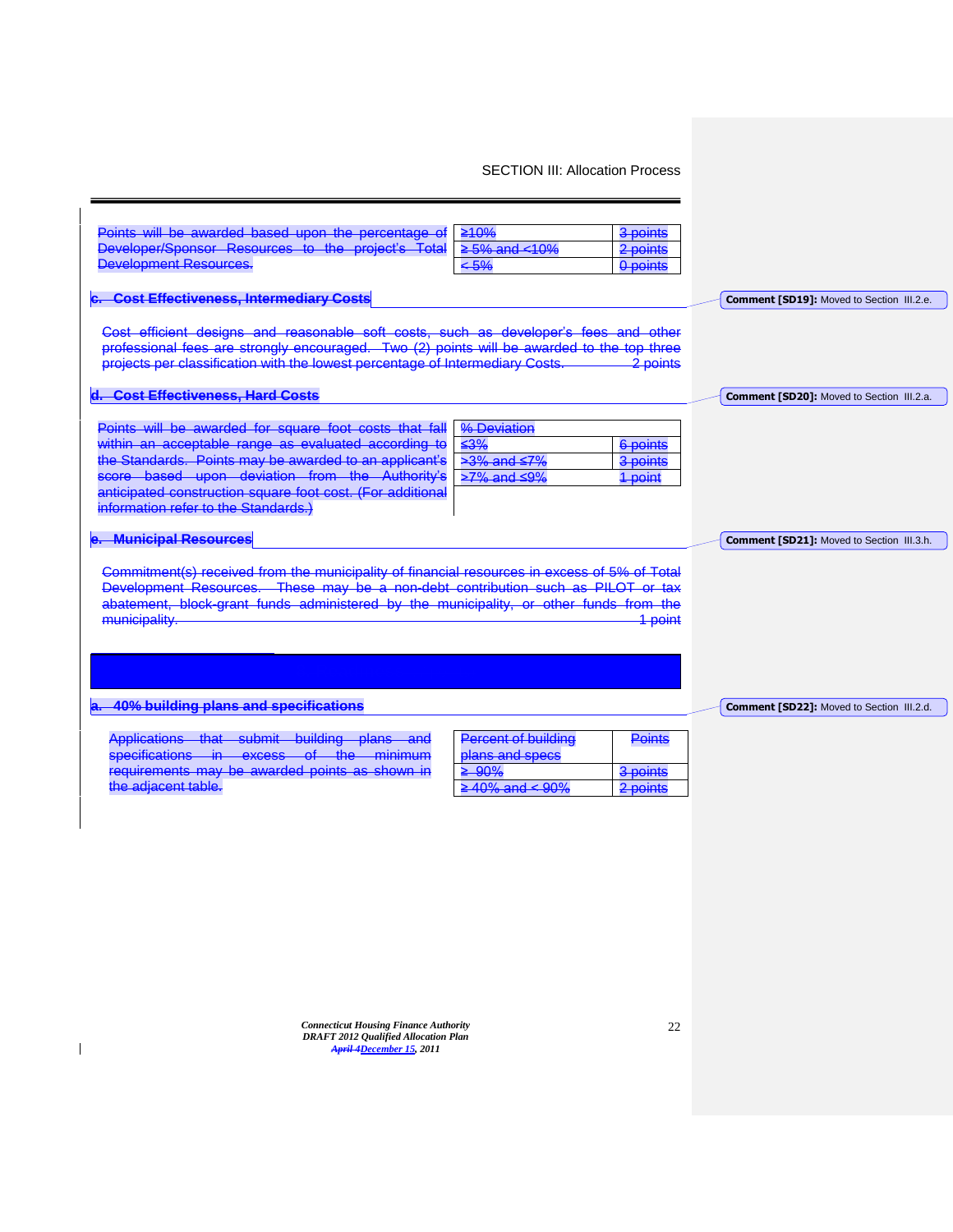*Connecticut Housing Finance Authority DRAFT 2012 Qualified Allocation Plan April 4December 15, 2011*

 $\overline{\phantom{a}}$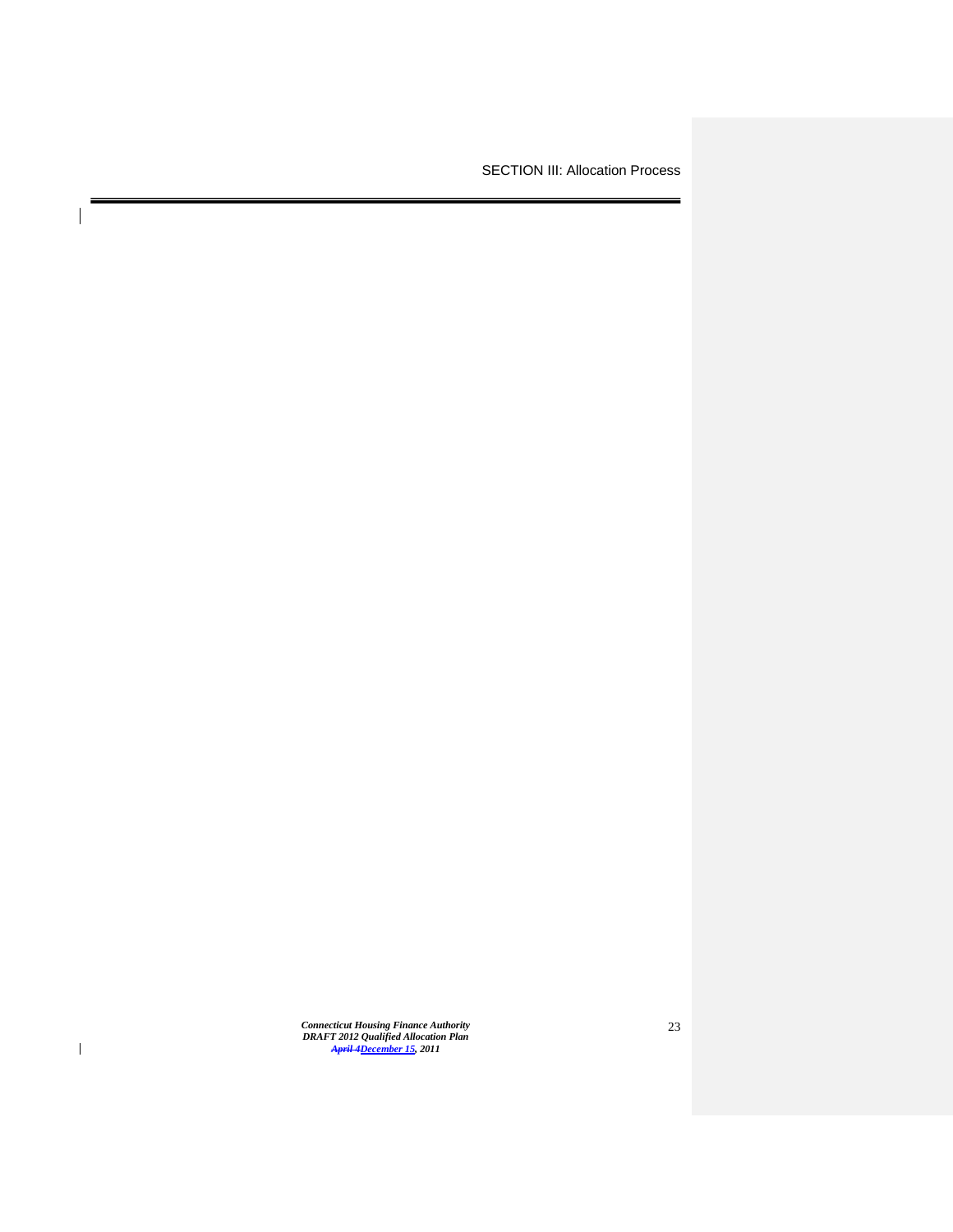*Connecticut Housing Finance Authority DRAFT 2012 Qualified Allocation Plan April 4December 15, 2011*

 $\overline{\phantom{a}}$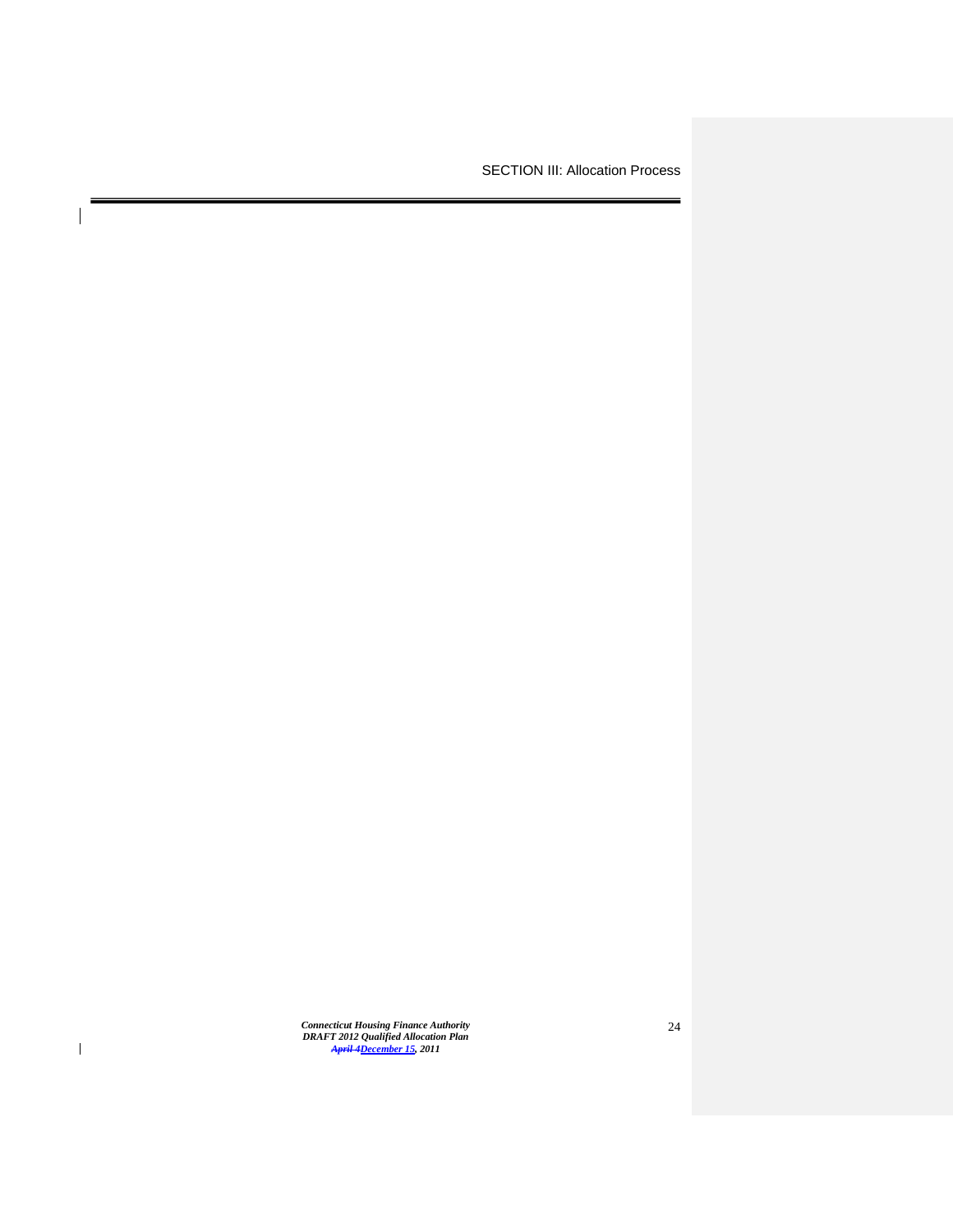#### **b. Site Plan Approval**

demonstrates that it has obtained all site plan approval (i.e. inland/wetland and variances) and/or all permits other than construction permits. 1 point

#### **c. Equity investor preliminary commitment**

Project submits evidence that an equity investor has performed a detailed underwriting review, including a site visit, and has made a preliminary commitment to invest at a specified prio

3 points

## **IV. PROJECTS FINANCED WITH TAX-EXEMPT BONDS**

<span id="page-25-0"></span>To the extent projects are financed with the proceeds of tax-exempt bonds subject to the annual volume cap limitation under Section 146 of the Code, such projects may receive Credits without receiving an allocation from the Authority. If fifty percent (50%) or more of the aggregate basis of a project (including land) is financed with the proceeds of such tax-exempt bonds, the entire project is eligible for Credits based on its qualified basis without receiving an allocation of Credits from the Authority. However, all credits for such projects must be determined by the Authority to have been consistent with the State's QAP, such consistency being determined by the following:

- A. Application Criteria: Tax-exempt bond financed projects must meet the application criteria set forth in Section III. F.
- B. Underwriting Criteria: Tax-exempt bond financed projects must also meet the underwriting criteria adopted from time to time by the State Bond Commission for multifamily rental housing financed with bonds issued pursuant to an allocation of volume cap authority approved by the State Bond Commission.
- C. Credit Limitation: Tax-exempt bond financed projects are also subject to the limitation on the amount of Credits available to a project contained in Section  $42(m)(2)(A)$  of the Code.

## **V. TAX CREDIT COMPLIANCE MONITORING**

#### <span id="page-25-1"></span>**A. Introduction**

Section 42(m)(1)(B)(iii) of the Code requires that a qualified allocation plan provide a procedure that the agency, or an agent or other private contractor of such agency ("Authorized Delegate"), will follow in monitoring for non-compliance with the provisions of the Code and in notifying the IRS of such non-compliance of which the agency may become aware of.

The compliance monitoring process will determine if a project is in compliance with the requirements of the LIHTC pursuant to Section 1.42-5 of the Treasury Regulations. The Authority's monitoring process is outlined in the LIHTC Manual ("Manual"), which can be downloaded from the Authorized Delegate's website. For additional information, refer to the

> *Connecticut Housing Finance Authority DRAFT 2012 Qualified Allocation Plan April 4December 15, 2011*

**Formatted:** None

**Comment [SD23]:** Moved to Section III.2.h.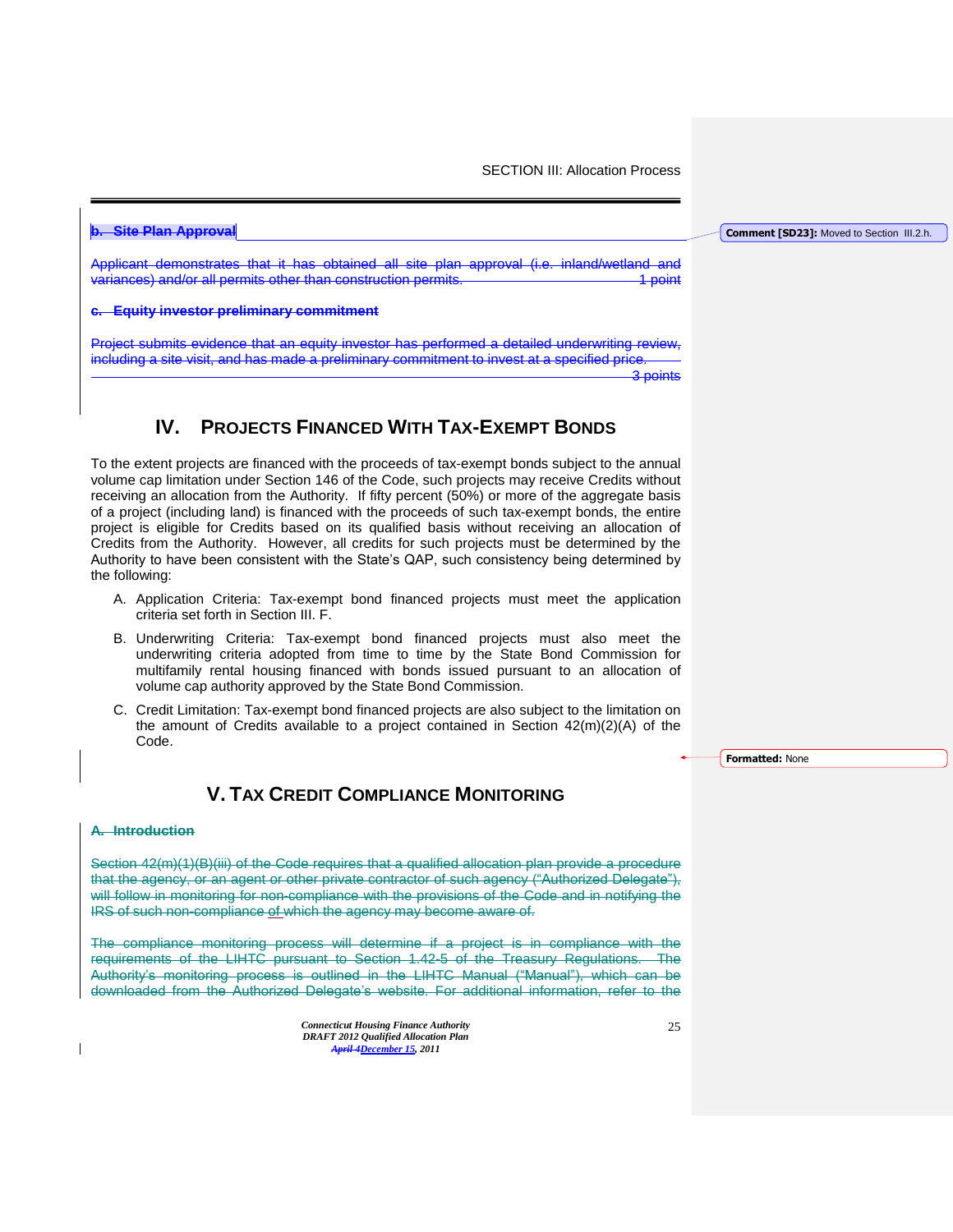Manual. The Authority's compliance monitoring requirements apply to all Credit projects including those financed with tax-exempt bonds.

In January 2007, the IRS published the LIHTC 8823 Guide for State Housing Credit Agencies. The Guide includes instructions for completing Form 8823 and guidelines for determining noncompliance and reporting dispositions. The purpose of the Guide is to standardize the treatment of non-compliance issues.

If an owner fails to comply with the requirements of the Code and the Regulations promulgated thereunder, the Authority will notify the IRS of such non-compliance by filing Form 8823. See Section V.F. below.

The owner and management agent must attend the Authority's Tax Credit Compliance Monitoring Conference a minimum of six months prior to the date the first building of a project is expected to be placed place in service. The owner/agent is required to contact the Authority in writing prior to such placed in service date to arrange a pre-occupancy meeting with the Authority. Form(s) 8609 may not be issued unless both the owner and agent attend this conference.

#### **B. Management Experience**

The Authority must approve a prospective management agent prior to the reservation of Credits as required by Section III.F.3.

The management agent listed on the application must be retained by the ownership entity for at least two (2) years after the project completion, unless the agent is guilty of specific nonperformance of duties. Owners must notify the Authority in writing regarding any subsequent change in management. The management agent must have five years of relevant experience and a minimum of one staff person assigned to the property that has tax credit compliance monitoring experience and is certified in tax credit compliance monitoring. Such certification must be from an organization acceptable to the Authority. In lieu thereof, the owner must retain a tax credit compliance monitoring consultant prior to the start of rent-up and extending through completion of the first year of the Credit Period. Such consultant must be acceptable to the Authority. Thereafter, the owner may assign a staff person that satisfies the above criteria.

#### **C. Recordkeeping, Retention and Inspection**

#### 1. Recordkeeping.

The owner of a LIHTC project must keep records for each qualified LIHTC building in the project for each year of the 15-year compliance period and the extended use period. These records must include:

- the total number of residential rental units in the building (including the number of bedrooms and square footage of each residential rental unit);
- b. the percentage of LIHTC units in the building:
- the rent charged for each residential rental unit in the building (including any utility allowances);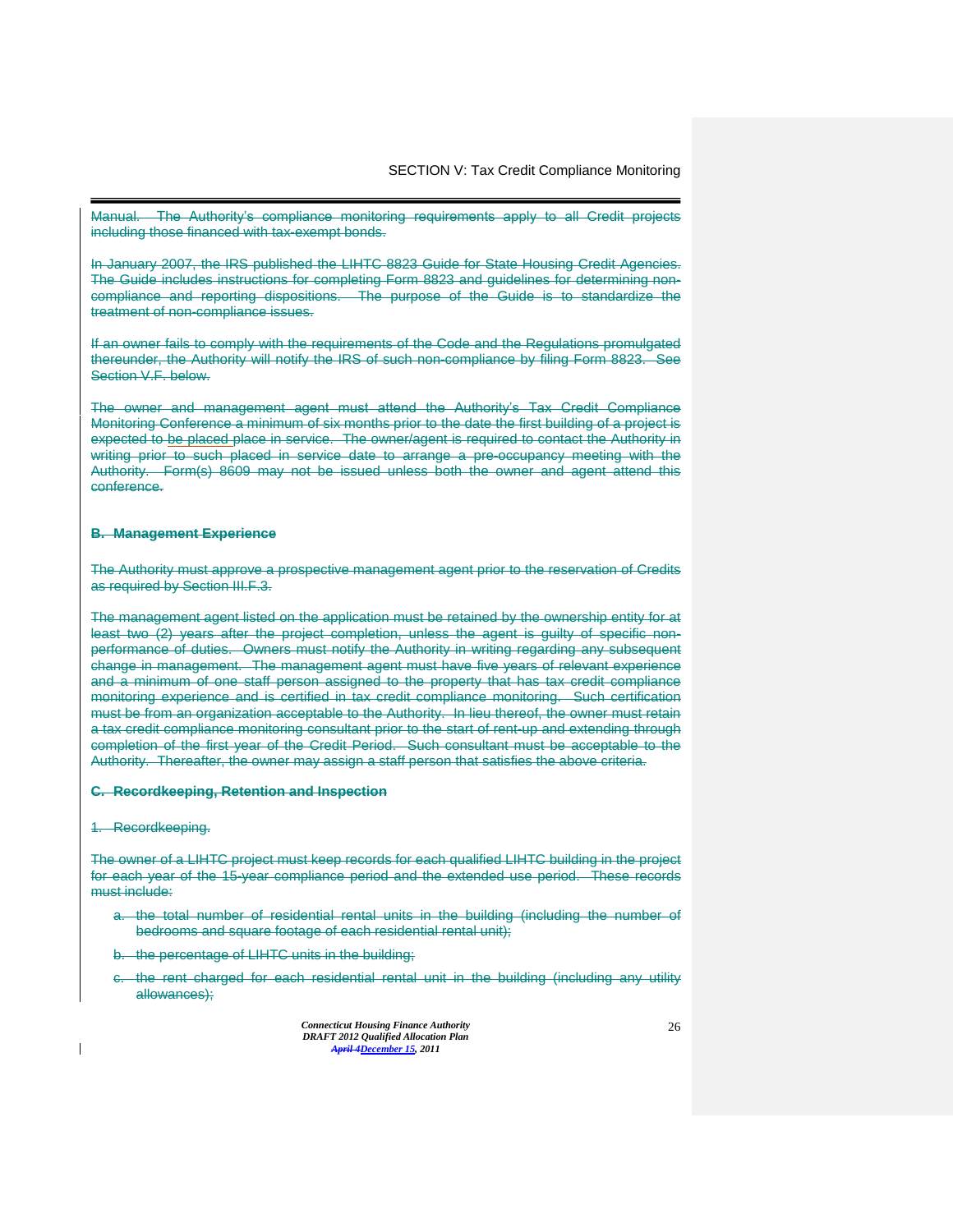- d. the number of occupants in each LIHTC unit, but only if rent is determined by the number of occupants in each unit under Section 42(g)(2) of the Code (as in effect before the amendments made by the Revenue Reconciliation Act of 1989);
- the LIHTC unit vacancies in the building and information that shows when, and to whom, the next available units are rented;
- the annual income certification of each LIHTC tenant per unit;
- g. documentation to support each LIHTC tenant's income certification

[Please Note: Tenant income is calculated in a manner consistent with the determination of annual income under Section 8 of the United States Housing Act of 1937 ("Section 8"), not in accordance with the determination of gross income for federal income tax liability. Accordingly, in the case of a tenant receiving housing assistance payments under Section 8, the documentation requirement is satisfied if the public housing authority provides a statement to the building owner declaring that the tenant's income does not exceed the applicable income limit under Section 42(g) of the Code.];

- the eligible basis and qualified basis of the building at the end of the first year of the credit period; and
- the character and use of the non-residential portion of the building included in the building's eligible basis under Section 42(d) of the Code (for example, tenant facilities that are available on a comparable basis to all tenants and for which no separate fee is charged, or facilities reasonably required by the project).
- 2. Record Retention.

The owner of a LIHTC project shall retain the records required in Section V.C.1. of this section for each building in a qualified LIHTC project for at least six years after the due date (with extensions) for filing the fFederal income tax return for that year. The original records for the first year of the credit period must be retained for at least six years beyond the due date (with extensions) (21 years) for filing the fFederal income tax return for the last year of the compliance period of the building. Duplicate copies of first year files should be kept at an accessible and secure off-site location. Copies may be scanned, retained in a PDF file or recorded on a Compact Disc.

3. Inspection Record Retention Provision

The owner of a LIHTC project must retain the original local health, safety, or building code violation reports or notices that were issued by the State or local government unit for the Authority's inspection and submit copies with the annual certification. Retention of the original violation reports or notices is not required once the Authority reviews the violation reports or notices and completes its inspection, unless the violation remains uncorrected.

#### **D. Certification and Review**

At least annually, for the entire 15-year compliance period and the extended use period, the owner of a LIHTC project shall certify under penalty of perjury that, for the preceding twelve (12) month period, the project met the requirements of either:

a. the 20-50 test under Section 42(g)(1)(A) of the Code; or

**Certification**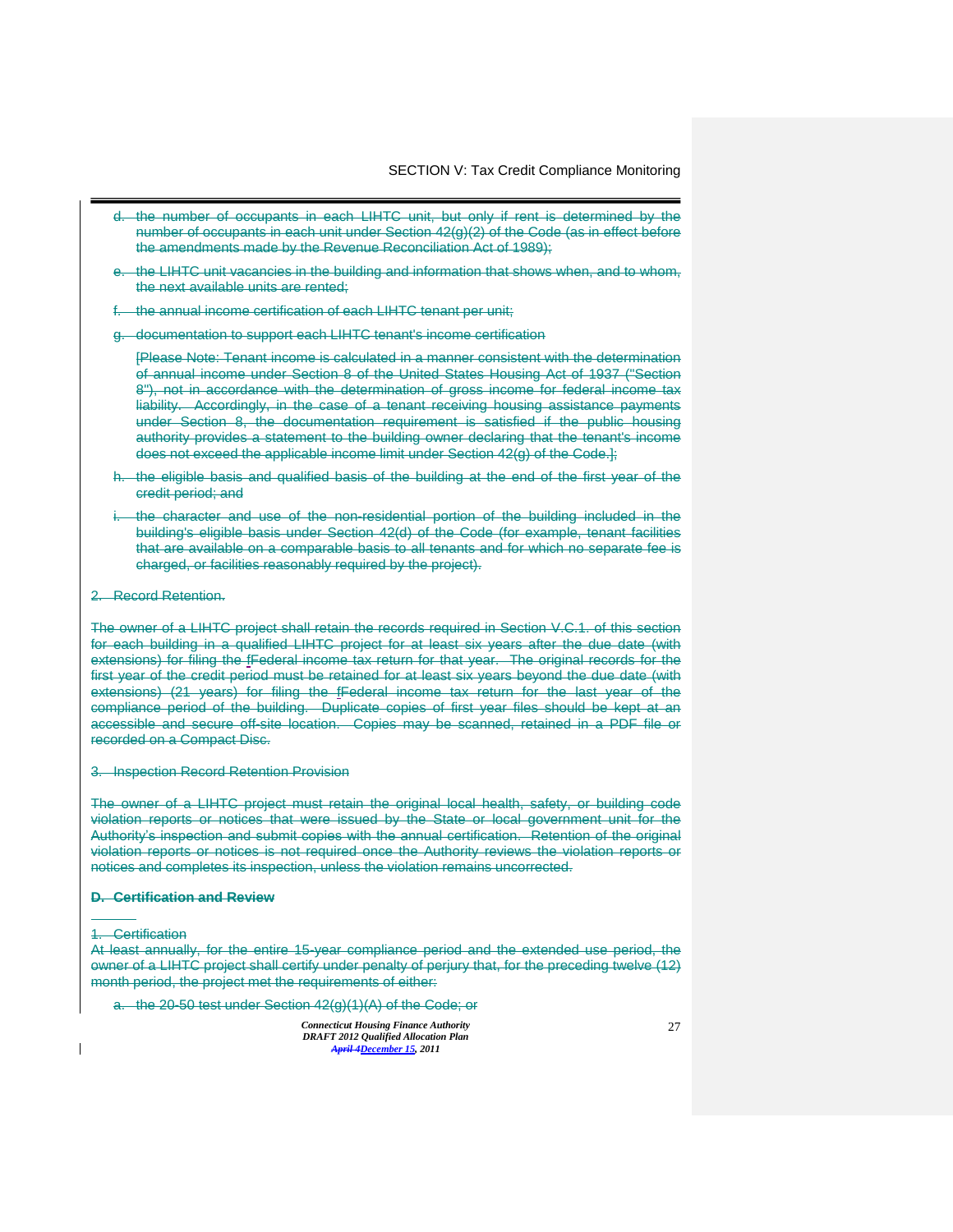- the 40-60 test under Section 42(g)(1)(B) of the Code; and
- c. if applicable, the 15-40 test under Sections 42(g)(4) and 142(d)(4)(B) of the Code for "deep rent-skewed" projects.

2. In addition, at least annually, for the entire 15-year compliance period and the extended use period, the owner of a LIHTC project shall certify under penalty of perjury that:

- there was no change in the applicable fraction, as defined in Section  $42(c)(1)(B)$  of the Code, of any building in the project or that there was a change, and include a description of that change;
- the owner has received an annual LIHTC certification from each LIHTC tenant and documentation to support that certification; or in the case of a tenant receiving Section 8 housing assistance payments, the appropriate statement from a public housing authority as defined hereinafter;
- each LIHTC unit in the project is rent restricted under Section 42(g)(2) of the Code;
- d. all units in the project were for use by the general public, including the requirement that no finding of discrimination under the Fair Housing Act occurred for the project. finding of discrimination includes an adverse final decision by the Secretary of the Department of Housing and Urban Development ("HUD"), an adverse final decision by a substantially equivalent state or local fair housing agency, or an adverse judgment from a federal court:
- the buildings and LIHTC units in the project were suitable for occupancy, taking into account Uniform Physical Condition Standards ("UPCS"), local health, safety and building codes (or other habitability standards), and the State or local government unit responsible for making local health, safety, or building code inspections did not issue a violation report for any building or LIHTC unit in the project. If a violation report or notice was issued by the governmental unit, the owner must attach a statement summarizing the violation report or notice or a copy of the violation report or notice to the annual certification submitted to the Authority. In addition, the owner must state whether the violation has been corrected;
- there has been no change in the eligible basis (as defined in Section 42(d) of the Code) of any building in the project, or that there has been a change, and the nature of the change;
- all tenant facilities included in the eligible basis under Section 42(d) of the Code of any building in the project, such as swimming pools, other recreational facilities, and parking areas, are provided on a comparable basis without charge to all tenants in the building;
- h. if a LIHTC unit in the project becomes vacant during the year, reasonable attempts are made to rent that unit to tenants having a qualifying income and, while the unit is vacant, no units of comparable or smaller size are rented to tenants not having a qualifying income;
- if the income of tenants of a LIHTC unit in the project increases above the limit allowed in Section 42(g)(2)(D)(ii) of the Code, the next available unit of comparable or smaller size in the project will be rented to tenants having a qualifying income;
- an ELIHC as described in Section  $42(h)(6)$  of the Code was in effect, including the requirement that an owner cannot refuse to lease a unit in the project to an applicant because the applicant holds a voucher or certificate of eligibility under Section 8.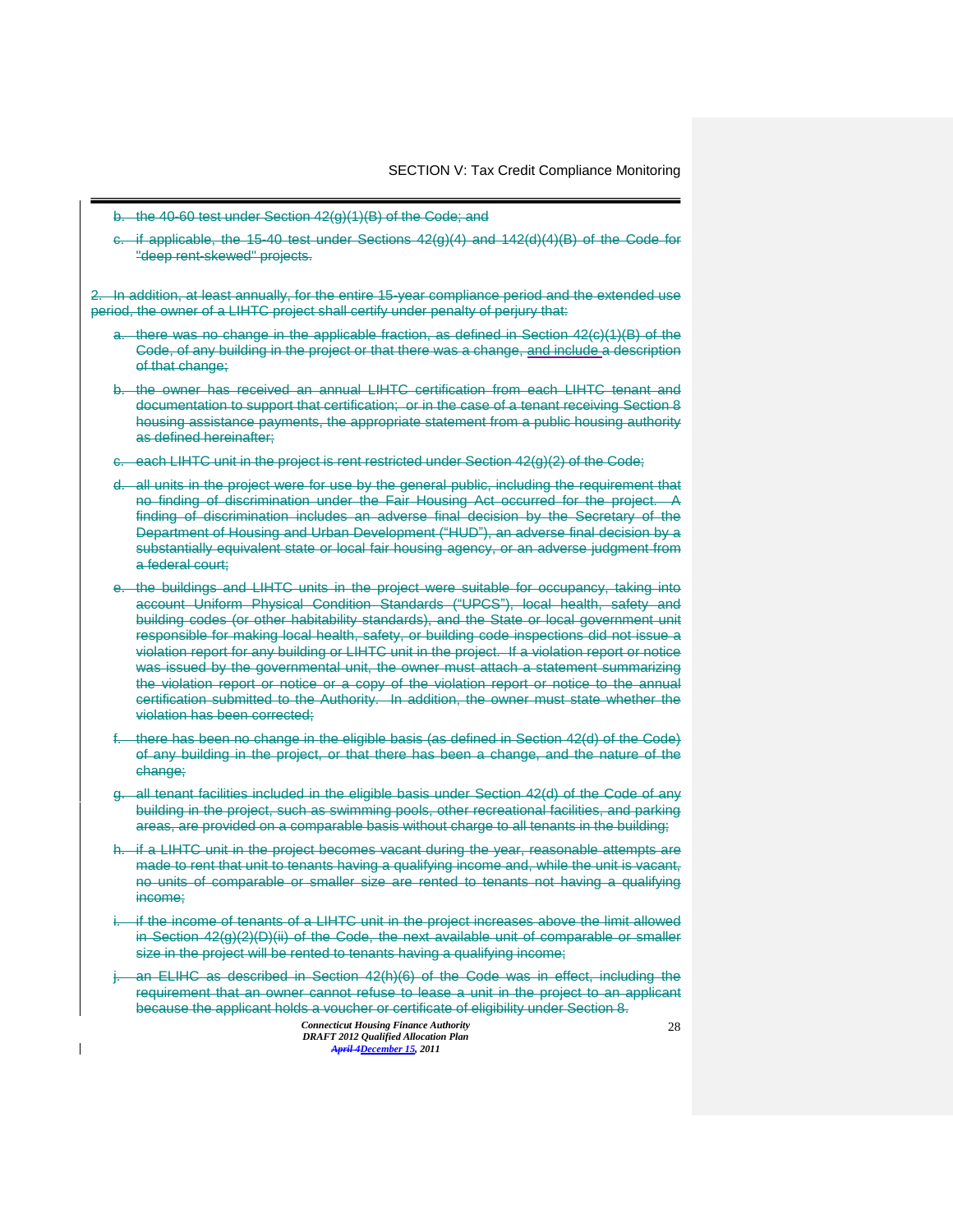Note: This requirement applies to buildings that have received allocations of Credits in 1990 and later years;

- all LIHTC units in the project were used on a non-transient basis (except for transitional housing for the homeless provided under Section 42(i)(3)(B)(iii) or single-roomoccupancy units rented on a month-by-month basis under Section 42(i)(3)(B)(iv);
- l. the owner received its credit allocation from the portion of the State ceiling set-aside for a project involving "qualified non-profit organizations" under Section 42(h)(5) of the Code, and its non-profit entity materially participated in the operation of the development within the meaning of Section 469(h) of the Code (if applicable);

m. there has been no change in the ownership or management of the project;

- n. the owner complies with IRS Revenue Ruling 2004-82, which at Question and Answer 5, states that Internal Revenue Code ("IRC") Section 42(h)(6)(B)(i) requires that an ELIHC include a prohibition during the extended use period against 1) the eviction or termination of tenancy (other than for good cause) of an existing tenant of any LIHTC unit (no-cause eviction protection) and 2) any increase in the gross rent with respect to the unit not otherwise permitted under Section 42;
- o. the person responsible for Credit compliance of the property has completed a continuing education course during the last two years. Such course must be acceptable to the Authority. A copy of the certificate of continuing education must be included with the Owner's Certificate of Annual LIHTC Program Compliance.

Note: The certifications made in and required by Section V.D.1. A shall be provided on Authority forms.

#### 3. Review

- a. The owner of a LIHTC project shall also submit the following:
	- The owners of all LIHTC projects must submit to the Authority information on tenant income and rent for each unit in the form and manner designated by the Authority.
	- The owner of a LIHTC project must submit completed IRS Form 8609 (with Parts I and II completed) to the Authority for every building in the project for the first year of the compliance period. For every year of the compliance period thereafter, the owner must submit to the Authority IRS Forms 8609-A for every building and Form 8586 for the property.
	- The owner of a LIHTC project must submit to the Authority a copy of the Annual Financial Statement ("AFS") for the project no later than April 1. A copy of the AFS submitted to a lender, syndicator or investor is acceptable.
- b. The Authority will review annually all certifications submitted by the owner and may review such other certifications, and supporting documentation and rent records of LIHTC tenants or perform an inspection thereof as may be necessary or appropriate in the sole discretion of the Authority to determine compliance with the requirements of Section 42 of the Code.
- The Authority will update housing credit income and rent limits and make them available to development sponsors and managers annually.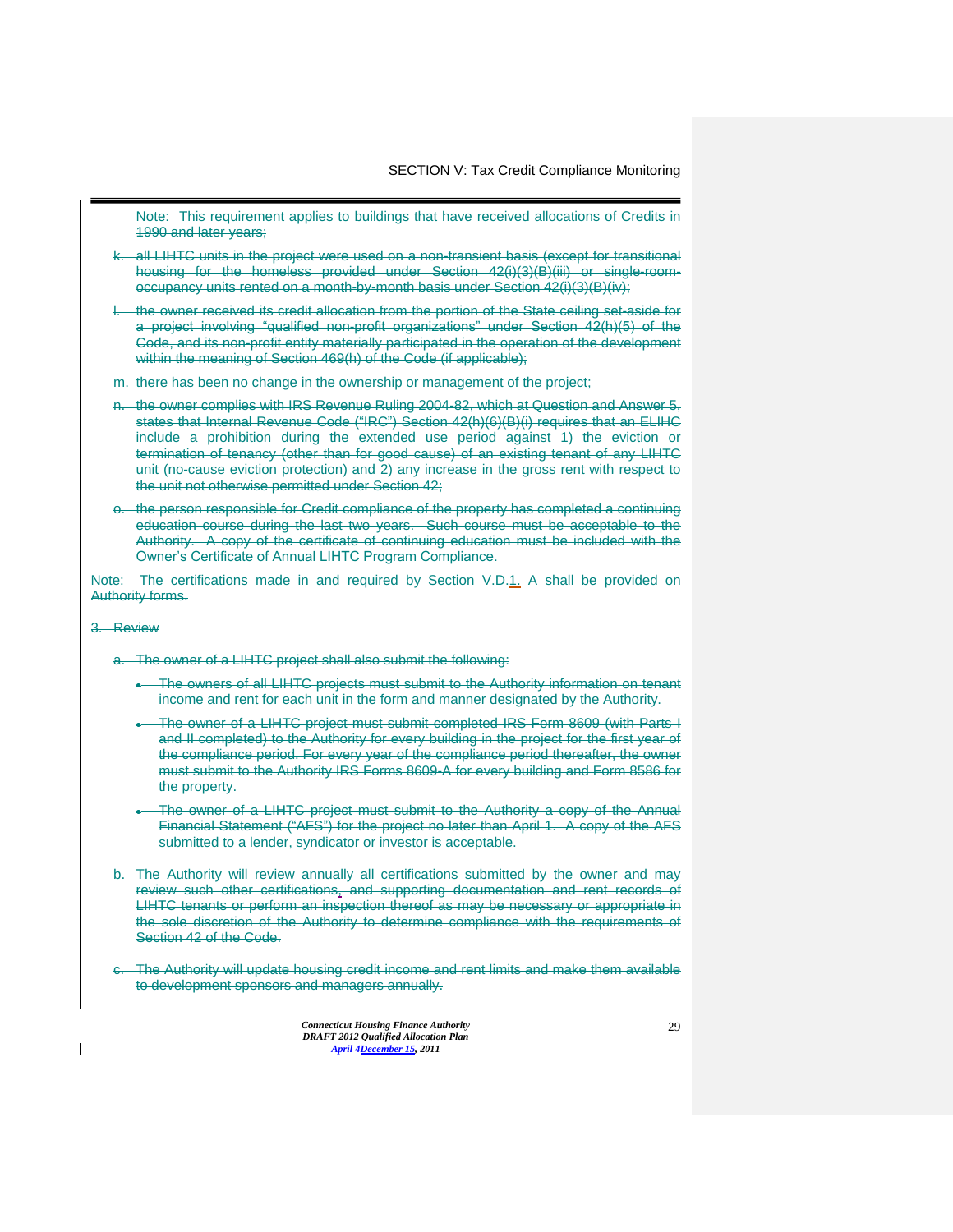## d. With respect to each LIHTC housing project:

- the Authority may conduct inspections and file reviews any time from the beginning of construction through the Placed in Service date ("PIS") or execution of IRS Form 8609 in order to confirm compliance with the terms of the Carry-Over Allocation Agreement and Section 42 of the Code, 1.42 of the Regulations and the Manual.
- the Authority will conduct on-site inspections of all buildings in the project by the end of the second calendar year following the year the last building in the project is placed in service and, for at least 20 percent (or a minimum of three (3)) of the project's LIHTC units, inspect the units and review the LIHTC certifications, the documentation supporting the certifications, and the rent records for the tenants in those units;
- at least once every three years, the Authority will conduct on-site inspections of all buildings in the project and, for at least 20 percent (or a minimum of three (3)) of the project's LIHTC units, inspect the units and review the LIHTC certifications, the documentation supporting the certifications, and the rent records for the tenants in those units;
- the Authority will randomly select which LIHTC units and tenant records are to be inspected and reviewed by the Authority. The review of tenant records may be undertaken wherever the owner maintains or stores the records (either on-site or offsite). The units and tenant records to be inspected and reviewed will be chosen in a manner that will not give owners of LIHTC projects advance notice that a unit and tenant records for a particular year will or will not be inspected and reviewed. However, the Authority may give an owner reasonable notice that an inspection of the building and LIHTC units or tenant record review will occur so that the owner may notify all tenants of the inspection or assemble tenant records for review; and
- oOn-site inspections of buildings and LIHTC units will include a review of any local health, safety, or building code violations reports or notices required to be retained by the owner and will determine:
	- whether the buildings and units are suitable for occupancy, taking into account local health, safety, and building codes (or other habitability standards); or
	- whether the buildings and units satisfy, as determined by the Authority, the UPCS for public housing established by HUD (24 CFR 5.703) or other standards made applicable by the Treasury Regulations.

#### **Special Rules:**

- The Review provisions required in Section V.D.3.d. do not apply to the following exempted buildings:
	- buildings financed by the Rural Housing Service (RHS) under its Section 515 program; and
	- buildings of which 50 percent or more of the aggregate basis (taking into account the building and the land) is financed with the proceeds of tax-exempt obligations issued under Section 103 of the Code.
- In order for these buildings to be exempt, the Authority must have entered into an agreement with RHS or the tax-exempt bond issuer. Under this agreement the RHS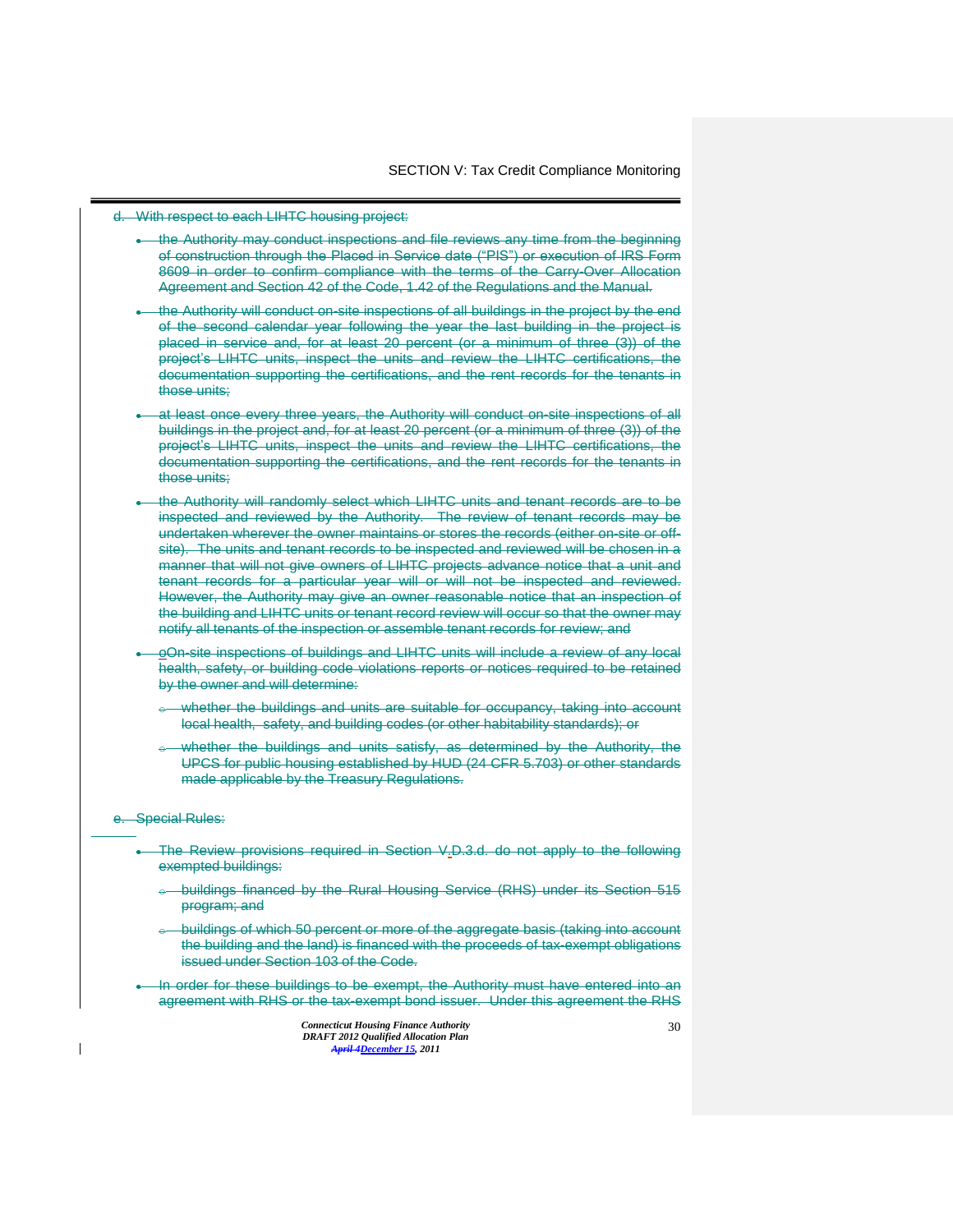or tax-exempt bond issuer must agree to provide information on income, assets and rent of the tenants in the building to the Authority. The Authority will review the information and determine that the income limitation and rent restriction of Section 42(g)(1) and (2) of the Code are met.

The Authority reserves the right, at its sole discretion, to make inspections and require additional reports of exempted projects that it deems necessary to ensure compliance with the LIHTC throughout the compliance period.

[Please Note: Owners must contact the Authority and inquire as to whether the agreement contemplated herein is in effect.]

- Notwithstanding anything to the contrary, the owner of any exempted buildings must:
	- certify to the Authority that the building complies with the requirements for RHS assistance or tax-exempt bond financing, as applicable;
	- make the certifications required by Section V<sub>-</sub>D.1. above; and
	- provide the Authority with additional information where, in the sole discretion of the Authority, the information submitted by RHS or the issuer is not sufficient.
- The Authority will report its compliance monitoring activities annually on Form 8610: "Annual Low-Income Housing Credit Agencies Report."

#### **E. Inspection Provisions**

The Authority has the right, to perform an on-site inspection of any low income housing project during any year of the compliance period or extended use period, as defined under Section 42(h)(6)(D) of the Code, for each building in the project.

#### **F. Notification of Non-Compliance**

1. In General

The Authority shall give both the owner of the LIHTC project and the IRS the notices described in Section V.F.2.

- 2. Notice Provisions
	- a. Notice to Owner. The Authority shall provide the owner of a LIHTC project with prompt written notice if the Authority fails to receive the certifications described in Section V.D. above or does not receive or is not permitted to inspect the tenant certifications, supporting documentation and rent records or discovers by inspection, review, or in some other manner, that the project is not in compliance with the provisions of Section 42 of the Code.
	- b. Notice to IRS. Whether or not the non-compliance or failure to certify is corrected, the Authority will file with the IRS, Form 8823, "Low-Income Housing Credit Agencies Report of Non-Compliance," no later than 45 days after the end of the correction period, including permitted extensions.

3. Correction Period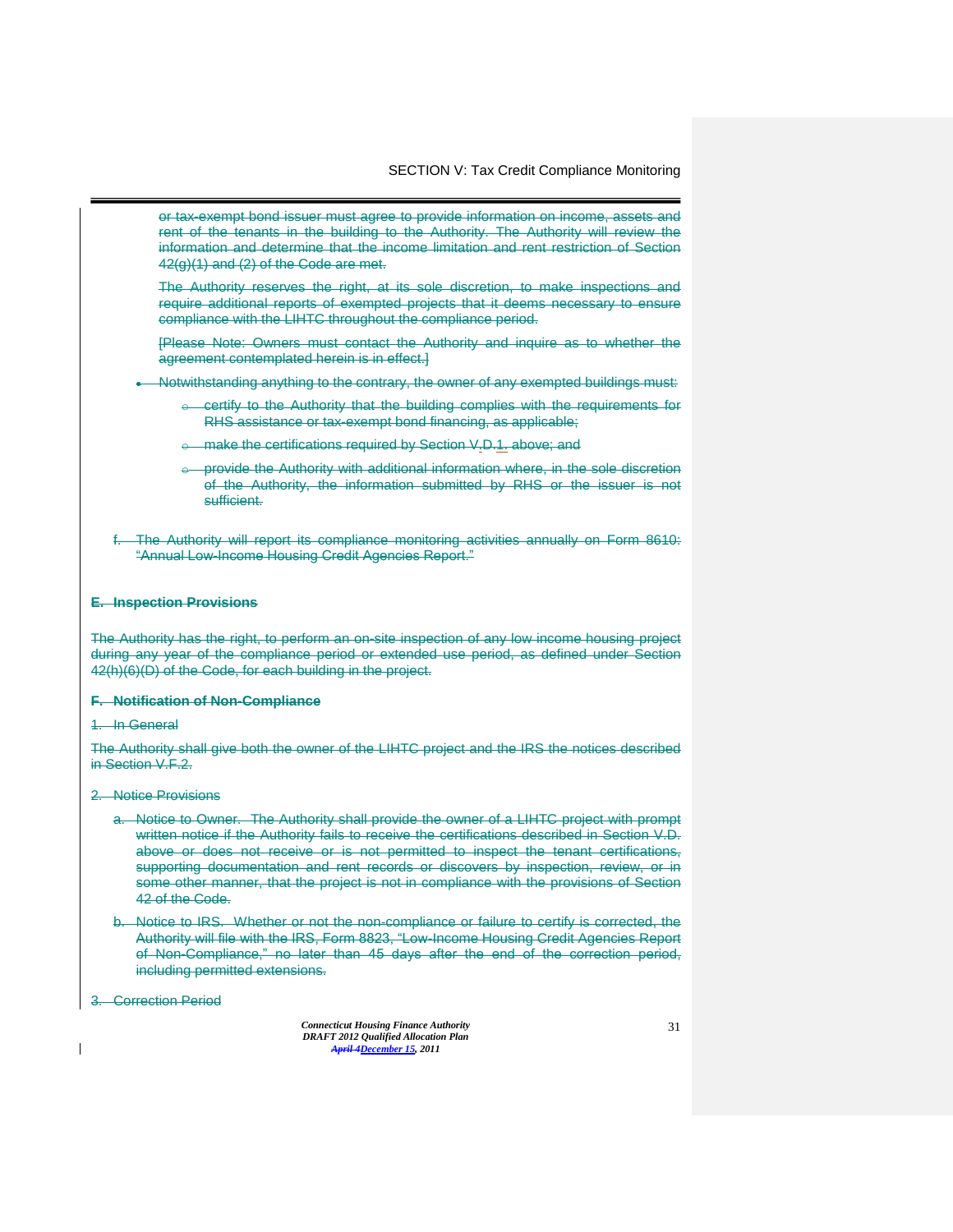#### SECTION V: Tax Credit Compliance Monitoring

In General tThe owners of LIHTC projects shall have 30 days from the date of the notice to supply any missing certifications and bring the project into compliance with the provisions of Section 42 of the Code.

#### **Extensions**

- The correction period may be extended, in the sole discretion of the Authority, for up to an additional 60 days upon the written appeal of the owner (received on or before the expiration of the 30-day period described in Section C.1) requesting such an extension, if the Authority determines, in its sole opinion, that:
	- the owner is making a good faith effort to provide the missing information and/or bring the project into compliance with the provisions of Section 42 of the Code; and
	- such additional time is necessary for such purposes.
- The Authority may thereafter extend the correction period for up to six (6) months, but only if the Authority determines, in its sole and exclusive discretion, that there is good cause for granting the extension.

#### **Additional Review Policy**

- Section 1.42-5(e)(3) of the LIHTC Compliance Regulations states that if noncompliance or failure to certify is corrected within three (3) years after the end of the correction period, the HCA is required to file Form 8823 with the Service reporting the correction of the non-compliance or failure to certify.
- Requests to correct non-compliance after the end of the Correction Period described in Section C will be processed under the Authority's Additional Review Policy.
- An Additional Review is defined as that process required when an owner submits information to the Authority or it's Authorized Delegate past the deadline imposed in Section 1.42-5(e)(4) of the Compliance Regulations and in the Authorized Delegate's 'Forwarding of Non-Compliance Letter' and after submission of IRS Form 8823 (Low-Income Housing Credit Agencies Report of Non-Compliance) by the Authority to the IRS.
- The Authorized Delegate will charge the owner a fee, as determined by the Authority's Board of Directors, in order to process an Additional Review request. The current fee of \$225.00 is based on a minimum of three (3) hours work. Any time beyond the initial three (3) hours will be billed at \$75.00 per hour. The fee is subject to adjustment annually by the Authority's Board of Directors.
- Upon receipt of information that corrects previously reported continuing noncompliance and, upon payment in full for the review, an amended Form 8823 will be submitted to the Authority for execution and forwarding to the IRS. The owner will receive a copy of Form 8823 submitted to the IRS.

#### **G. Authority Retention of Records**

1. The Authority will retain records of non-compliance or failure to certify for six (6) years after the Authority's filing of the applicable Form 8823.

2. The Authority will retain certifications and records, in all other cases, for three (3) years from the end of the calendar year the Authority receives the certifications and records.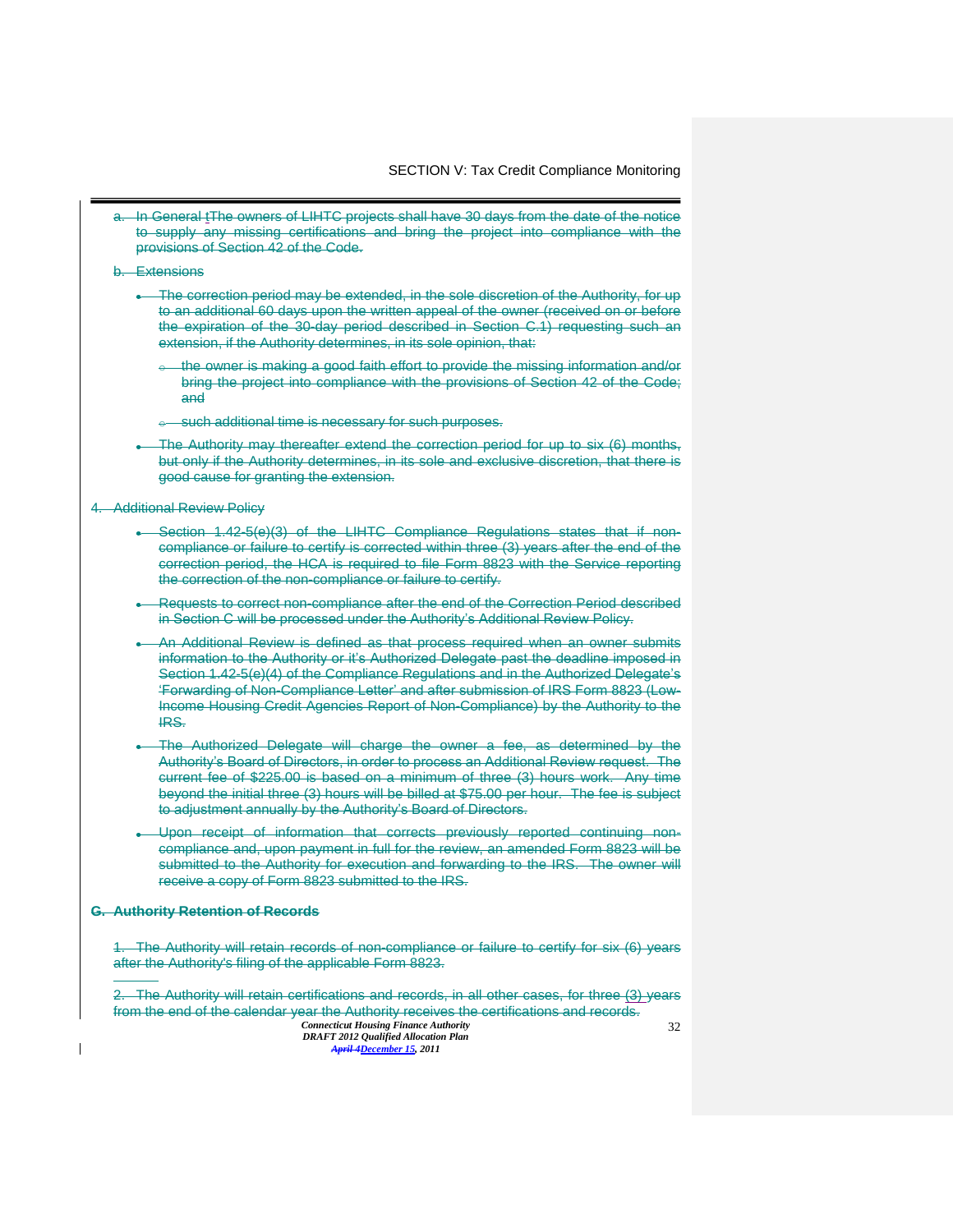#### **H. Annual Certification Requirements for 100% LIHTC & Tax Exempt Bond Projects**

The Authority has adopted a modified waiver of annual certification for housing credit and tax exempt bond projects that are 100% low-income. The policy is articulated in the Manual located at [www.spectrumlihtc.com.](http://www.spectrumlihtc.com/)

#### **I. ELIHC Compliance Monitoring Policy (Post Year 15)**

Section 42 (h)(6)(A) of the Code requires that a Housing Credit Agency and owner enter into an ELIHC, that will promote extended or long term use of LIHTC properties. An ELIHC has the legal status of a restrictive covenant, is recorded in the land records of the State and runs with the property.

The ELIHC requires owners receiving Credits in 1990 or later years to continue to maintain the LIHTC occupancy of their projects for a minimum of an additional 15 years beyond the end of the tax credit compliance period. Failure to comply with the provisions of the ELIHC is an event of default and the Authority or its successors may exercise any of the remedies available in the ELIHC and any other applicable agreements.

Furthermore, the Authority may seek specific performance of the ELIHC by the owner or any successor in interest thereto, without declaring an event of default and without waiving any remedies of the ELIHC, by filing an action in any court of competent jurisdiction in the State.

Therefore, the Authority will establish a Post Year-15 Policy regarding how properties will be monitored and the consequences for non-compliance during the ELIHC. The Authority will advise owners and management agents of the Post Year-15 ELIHC monitoring requirements once the policy is approved and adopted.

#### **J. Liability & Delegation**

1. Compliance with the requirements of Section 42 of the Code is the responsibility of the owner of the building for which the Credits were allocated. The Authority's obligation to monitor for compliance with the requirements of Section 42 of the Code does not make the Authority liable for an owner's non-compliance.

2. The Authority may choose to delegate all or a portion of its compliance monitoring responsibilities to an agent or other private contractor Authorized Delegate. This option, if chosen, does not relieve the Authority of its obligation to notify the IRS of non-compliance. The Authority may also delegate some or all of its compliance monitoring responsibilities to another state agency. This delegation may include the responsibility of notifying the IRS of noncompliance.

#### Compliance Monitoring Overview

Section  $42(m)(1)(B)(iii)$  of the Code requires that a qualified allocation plan provide a procedure the agency (or an agent or other private contractor of such agency, ("Authorized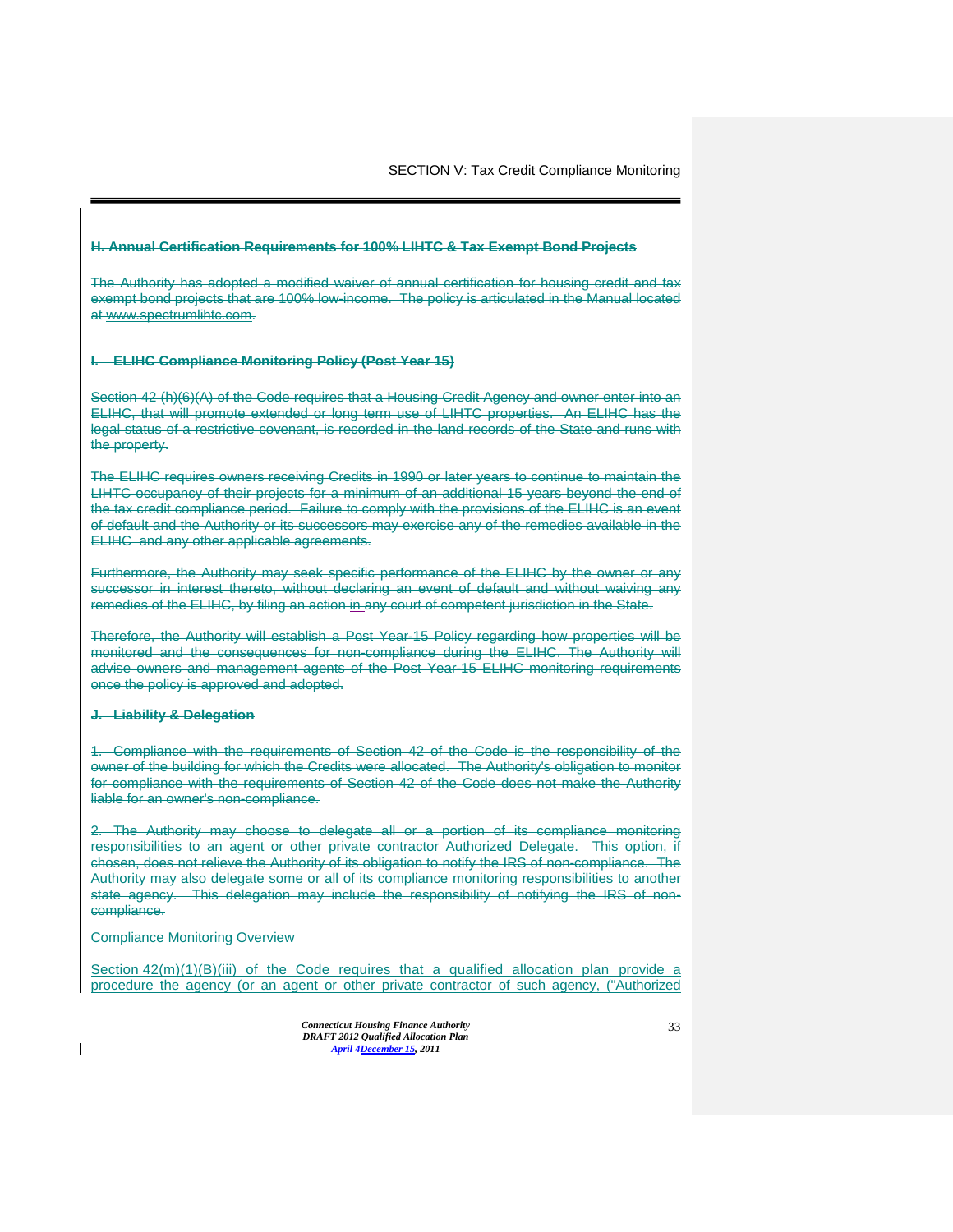Delegate")) will follow in monitoring for noncompliance with the provisions of Section 42 and to notify the IRS of such noncompliance.

The compliance monitoring process will determine if a project is in compliance with the requirements of the LIHTC Program pursuant to Section 1.42-5 of the Treasury Regulations. The Authority's monitoring process is outlined in the Low-Income Housing Tax Credit Compliance Manual which can be downloaded from the Authorized Delegate's website. Please refer to the Compliance Manual for detailed monitoring information. The Authority's compliance monitoring requirements apply to all tax credit projects, including those financed with tax-exempt bonds.

In January, 2011, the Internal Revenue Service (IRS) published the LIHTC 8823 Guide for State Housing Credit Agencies (the "Guide"). (Previous revisions included January 2007 and October 2009.) The Guide includes instructions for completing Form 8823 and guidelines for determining noncompliance and reporting dispositions. The purpose of the Guide is to standardize the treatment of non-compliance issues.

If an owner fails to comply with the requirements of the Code and the Regulations promulgated thereunder, the Authority will notify the IRS of such noncompliance by filing Form 8823.

The owner and management agent must attend the Authority's Tax Credit Compliance Monitoring Conference a minimum of six months prior to the date the first building of a project is expected to place in service.

A. Recordkeeping and Record Retention

Under the recordkeeping provision of Reg. Section 1.42-5 (b), the owner must keep records for each building in the project for each year in the compliance period.

Under the record retention provision, Section 1.42-5 (b)(3), owners are required to keep all records for each building for a minimum of six years after the due date (with extensions) for filing the federal income tax return for that year. The original records for the first year of the credit period must be retained for at least six years beyond the due date (with extensions) (21 years) for filing the Federal income tax return for the last year of the compliance period of the building. Duplicate copies of first year files should be kept at an accessible and secure off-site location. Copies may be scanned, retained in a PDF file or recoded on a compact disc.

The owner of a LIHTC project must retain the original local health, safety, or building code violation reports or notices that were issued by the State or local government unit for the Authority's inspection and submit copies with the annual certification.

#### B. Certification and Review Provisions

 $\overline{\phantom{a}}$ 

The owner of the tax credit project must certify at least annually to the Authority that for the preceding 12-month period the project met certain requirements. The Authority will review at least 20% of low income tenant files at least once every three years. New projects will be reviewed within two years following the year the last building in the project is placed in service. The required reports, certifications, and forms can be found at the Authorized Delegate's website. Annual reporting must be submitted throughout the Extended Use Period of the project.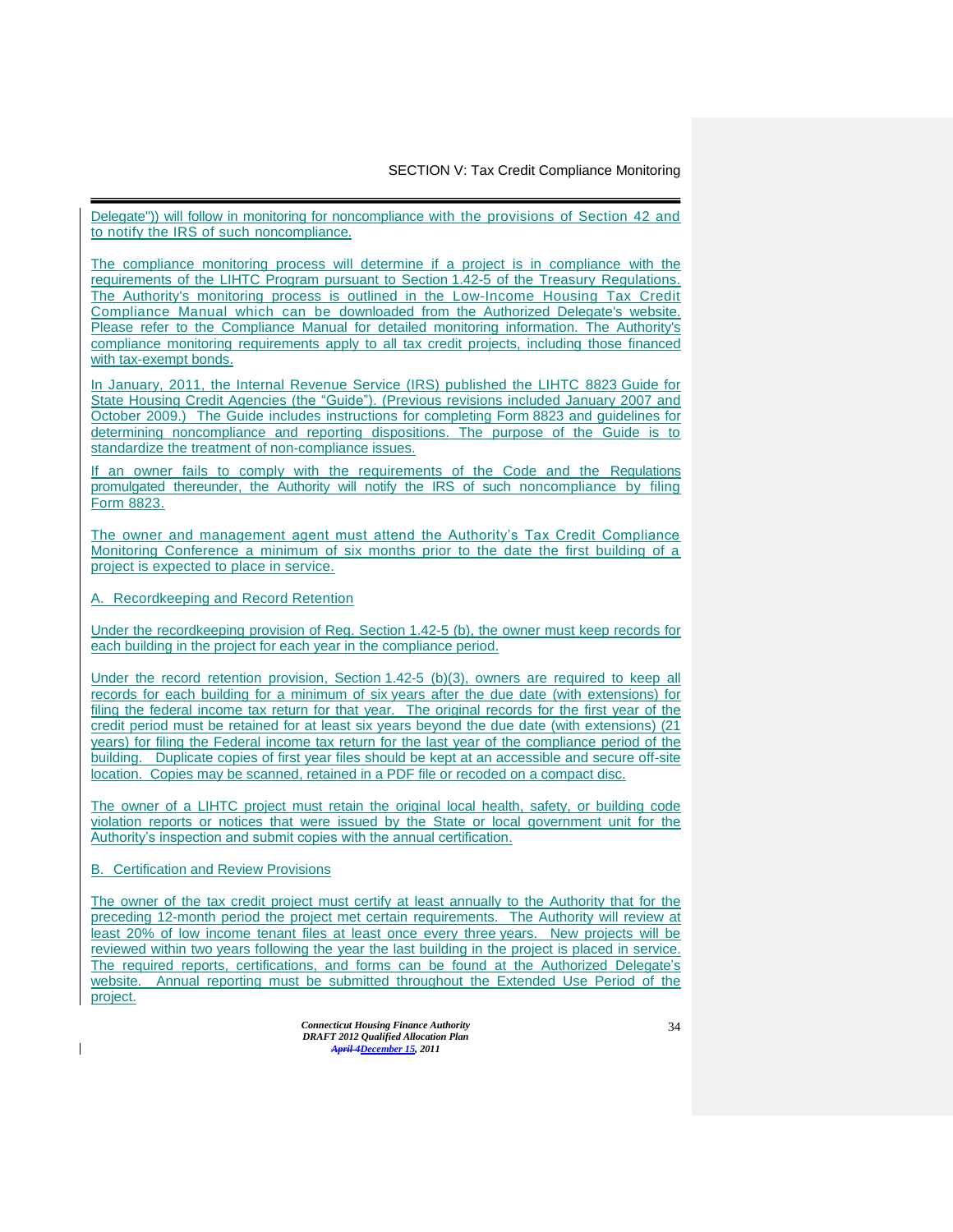## C. Inspection Provision

At least once every three years the Authority will perform an on-site inspection of the project including site, building exteriors, building systems, units, and common areas. At least 20% of the project's low-income units will be inspected using standards governed by HUD and Uniform Physical Condition Standards (UPCS). These standards require properties to be in decent, safe and sanitary condition, and in good repair.

#### D. Notification of Noncompliance

The Authority is required to provide prompt written notice to the owner when the Authority does not receive the required certifications and other forms; does not receive or is not permitted to inspect the tenant income certifications, supporting documentation and rent records; or discovers by inspection, review or in some other manner that the project is not in compliance with the provisions of Section 42. The correction period, established by the Authority, is 30 days from the date of the notice. The Authority is required to file Form 8823 Low-Income Housing Credit Agencies Report of Noncompliance or Building Disposition with the IRS.

#### E. Compliance Monitoring Fees

Projects allocated Tax Credits are required to pay an upfront Tax Credit Servicing Fee in the amount of 8% of the annual allocation. The Authority reserves the right to make adjustments to annual monitoring fees due to increased monitoring requirements and or costs.

#### F. Asset Management Fees

The Authority will perform Asset Management functions throughout the compliance period on projects receiving American Recovery and Reinvestment Act (ARRA) funding through the Tax Credit Assistance Program (aka TCAP), 1602 Program: Payments to States for Low-Income Housing Projects in Lieu of Low-Income Housing Tax Credits (aka Section 1602 or TCEP) or other new federal credit exchange program funding. The Asset Management Fee charged for projects receiving any of the ARRA funding sources shall be \$5,000 annually.

#### G. Other

 $\overline{\phantom{a}}$ 

The Authority reserves the right to revise compliance monitoring policies and procedures as required by IRC Section 42, including other guidance published by the IRS.

The 2008 HERA Law requires the Authority to report tenant data to HUD annually, including tenant race, ethnicity, family composition, age, income, use of rental assistance or other similar assistance, disability status, and monthly rental payments.

Please refer to CHFA's Compliance Monitoring Manual for detailed monitoring requirements. It can be found at [www.spectrumlihtc.com](http://www.spectrumlihtc.com/).

H. Liability & Delegation

*Connecticut Housing Finance Authority DRAFT 2012 Qualified Allocation Plan April 4December 15, 2011*

**Formatted:** Left, None, Space Before: 0 pt, After: 0 pt, Line spacing: single, Pattern: Clear